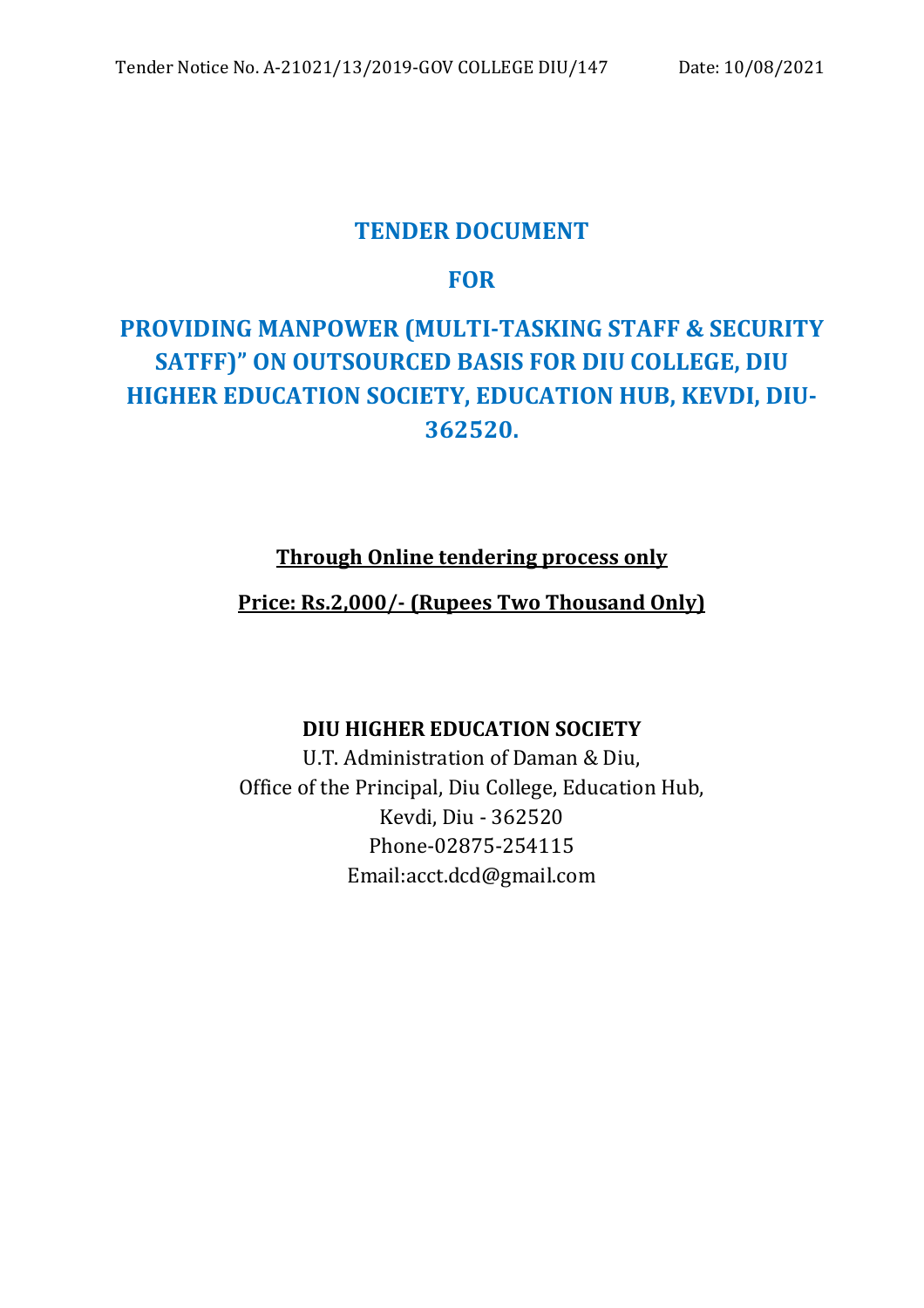# **Notice Inviting Online TenderDetails**

| Name of the Organization                                      | Diu Higher Education Society, Education Hub,<br>Kevdi, Diu -362520                   |  |  |  |
|---------------------------------------------------------------|--------------------------------------------------------------------------------------|--|--|--|
| IFB No. /Tender Notice No.                                    | Tender Notice No.: A-21021/13/2019-GOV<br>COLLEGE DIU /147                           |  |  |  |
| Name of the Project                                           | Providing Manpower (Multi Tasking Staff &                                            |  |  |  |
|                                                               | Security Staff) on outsourced basis.                                                 |  |  |  |
| Name of the Work                                              | Providing Manpower (Multi Tasking Staff &                                            |  |  |  |
|                                                               | Security Staff) on outsourced basis in Diu Higher                                    |  |  |  |
|                                                               | <b>Education Society, Diu.</b>                                                       |  |  |  |
| <b>Estimated Contract Value</b>                               | Rs. 27.77 Lakh                                                                       |  |  |  |
| Period of Contract                                            | One Year                                                                             |  |  |  |
| <b>Bidding Type</b>                                           | <b>Open</b>                                                                          |  |  |  |
| Bid Calls (No.)                                               | One                                                                                  |  |  |  |
| <b>Class of Bidder</b>                                        | Not Applicable                                                                       |  |  |  |
| <b>Tender Currency Type</b>                                   | Single                                                                               |  |  |  |
| <b>Tender Currency Settings</b>                               | Indian Rupees (INR)                                                                  |  |  |  |
|                                                               | <b>Amount Details</b>                                                                |  |  |  |
| <b>Bid Document Fee</b>                                       | Nonrefundable Rs. 2,000/-(Rs. Two Thousand                                           |  |  |  |
|                                                               | Only ) in the form of Demand draft.                                                  |  |  |  |
| Bid Document Fee payable to                                   | "The Collector & Chairman, Principal & Member                                        |  |  |  |
|                                                               | Secretary DHES, Diu" Payable at Diu                                                  |  |  |  |
| Bid EMD (INR)                                                 | Rs. 70,000/- (Rs. Seventy Thousand only) in the                                      |  |  |  |
| Bid EMD in favour of                                          | form of FDR (Valid for more than 6 months)                                           |  |  |  |
|                                                               | "The Collector & Chairman, Principal & Member<br>Secretary DHES, Diu" Payable at Diu |  |  |  |
| <b>Security Deposit</b>                                       | Rs. 10% of the total amount of work-order in the                                     |  |  |  |
|                                                               | form of Demand draft/Bank Guarantee                                                  |  |  |  |
| Security Deposit in favour of                                 | "The Collector & Chairman, Principal & Member                                        |  |  |  |
|                                                               | Secretary DHES, Diu" Payable at Diu                                                  |  |  |  |
|                                                               | <b>Tender Dates</b>                                                                  |  |  |  |
| Bid Document downloading starting<br>date                     | 11/08/2021, 11:00 hrs                                                                |  |  |  |
| Bid Document downloading end date                             | 31/08/2021, 14:00 hrs                                                                |  |  |  |
| Pre-Bid Meeting Date                                          | 17/08/2021, 15:00 hrs                                                                |  |  |  |
| date<br>&<br>Time<br>for<br>Receipt<br>Last                   | 31/08/2021, 16:00 hrs                                                                |  |  |  |
| (Submission) of Technical Bids                                |                                                                                      |  |  |  |
| Technical opening                                             | 01/09/2021, 16:00 hrs or at any other date                                           |  |  |  |
|                                                               | decided by committee members                                                         |  |  |  |
| Financial opening                                             | 03/09/2021, 16:00 hrs at any other date decided                                      |  |  |  |
|                                                               | by committee members<br>One Year                                                     |  |  |  |
| <b>Bid Validity period</b><br>Submission of certain documents | Submission of EMD, Tender fee and other                                              |  |  |  |
|                                                               | documents in the office of The Principal, Diu                                        |  |  |  |
|                                                               | College, Education Hub, Kevdi, Diu - 362520.                                         |  |  |  |
| Remarks                                                       | Bidder shall submit their offer in electronic                                        |  |  |  |
|                                                               | format on website, after digitally signing the same.                                 |  |  |  |
|                                                               | Price offer in physical form received to Diu Higher                                  |  |  |  |
|                                                               | Edcation Society, Diu College, Education Hub,                                        |  |  |  |
|                                                               | Kevdi, Diu be outright rejected.                                                     |  |  |  |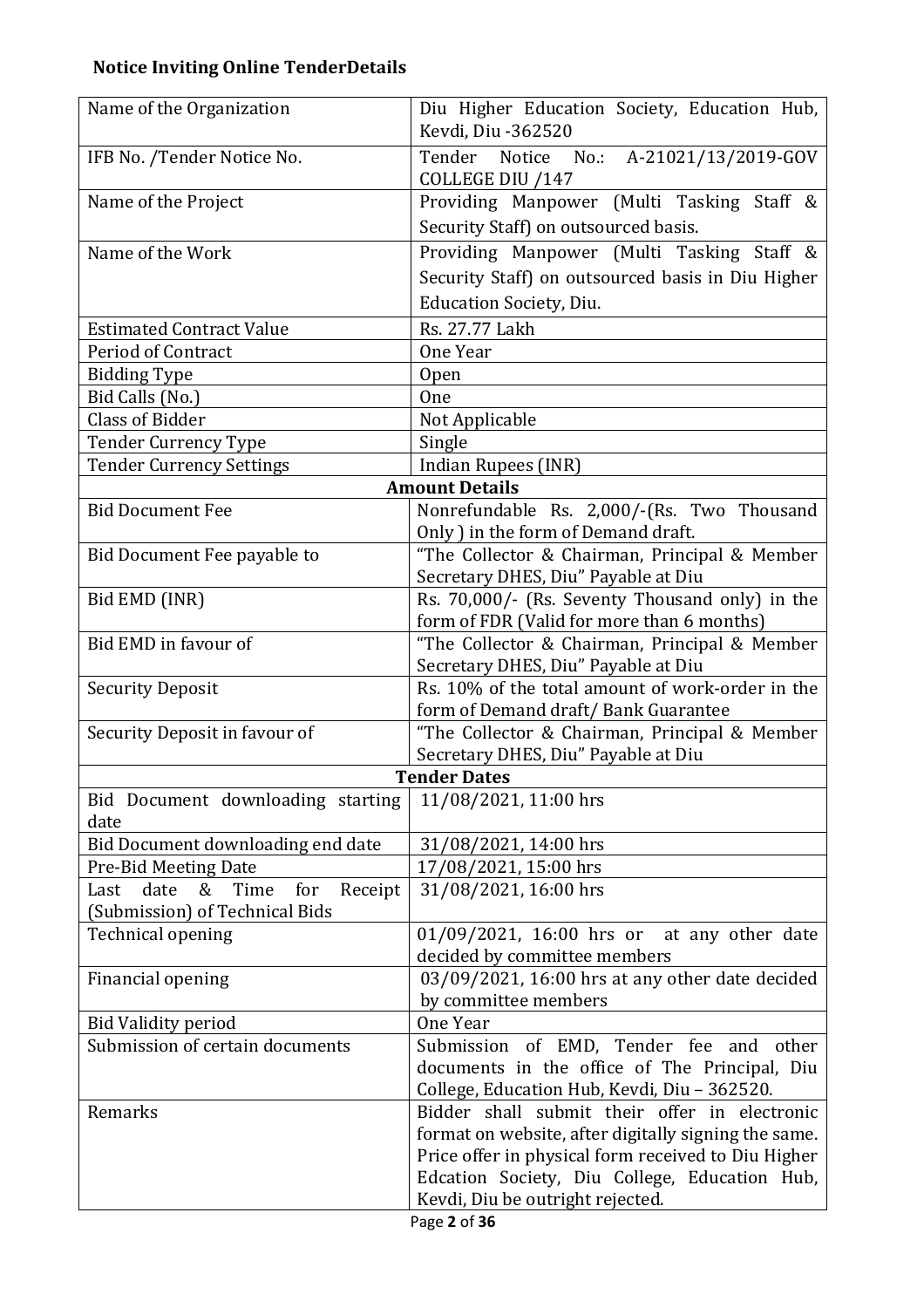| Phone                        | 02875-254115                                      |
|------------------------------|---------------------------------------------------|
| <b>Other Details</b>         |                                                   |
| <b>Officer Inviting Bids</b> | The Principal, Diu College, Education Hub, Kevdi, |
|                              | Diu $-362520$ .                                   |
| <b>Bid Opening Authority</b> | The Principal, Diu College, Education Hub, Kevdi, |
|                              | Diu $-362520$ .                                   |

#### **General Terms and Conditions:**

- 1. Bidders can download the Tender document from the website.
- 2. Bidders have to submit Price bid in Electronic form only on e-procure website till the last date and time of the submission.
- 3. Price bid in physical form will not be accepted in any case.
- 4. For any kind of query related to the tender kindly contact Officer, Diu College in person on date 17/08/2021 at 15:00 hrs in the Pre-Bid Meeting at mentioned address "Diu Higher Education Society, Diu College, Education Hub, Kevdi, Diu – 362520.

Bidders who wish to participate in online tenders will have to procure /should have legally valid Digital Signature Certificate as per Information Technology Act -2000 using which they can sign their electronic bids. Bidders can procure the same from any license certifying authority of India.

Other Terms & Conditions are as per detailed Tender documents.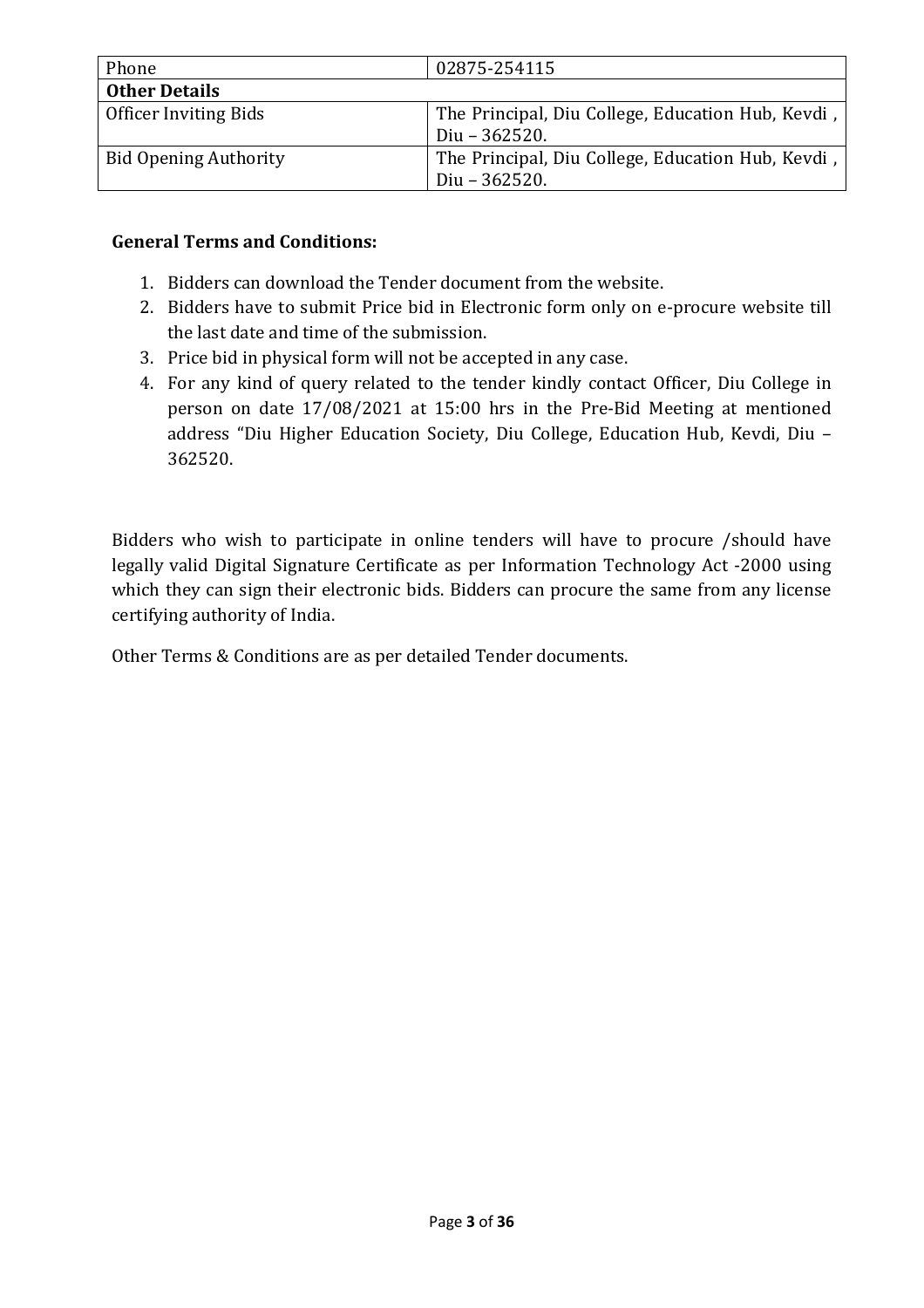| <b>Chapter Number</b> | <b>Particulars</b>                        | Page Number |
|-----------------------|-------------------------------------------|-------------|
|                       | Invitation for BIDS (IFB)                 | 07          |
| 1                     | Instructions to the Bidder                | 11          |
| $\overline{2}$        | <b>General Terms and Conditions</b>       | 15          |
| 3                     | Terms of Reference                        | 23          |
| 4                     | Special Terms & Conditions of<br>Contract | 23          |
| 5                     | Annexures                                 | 31          |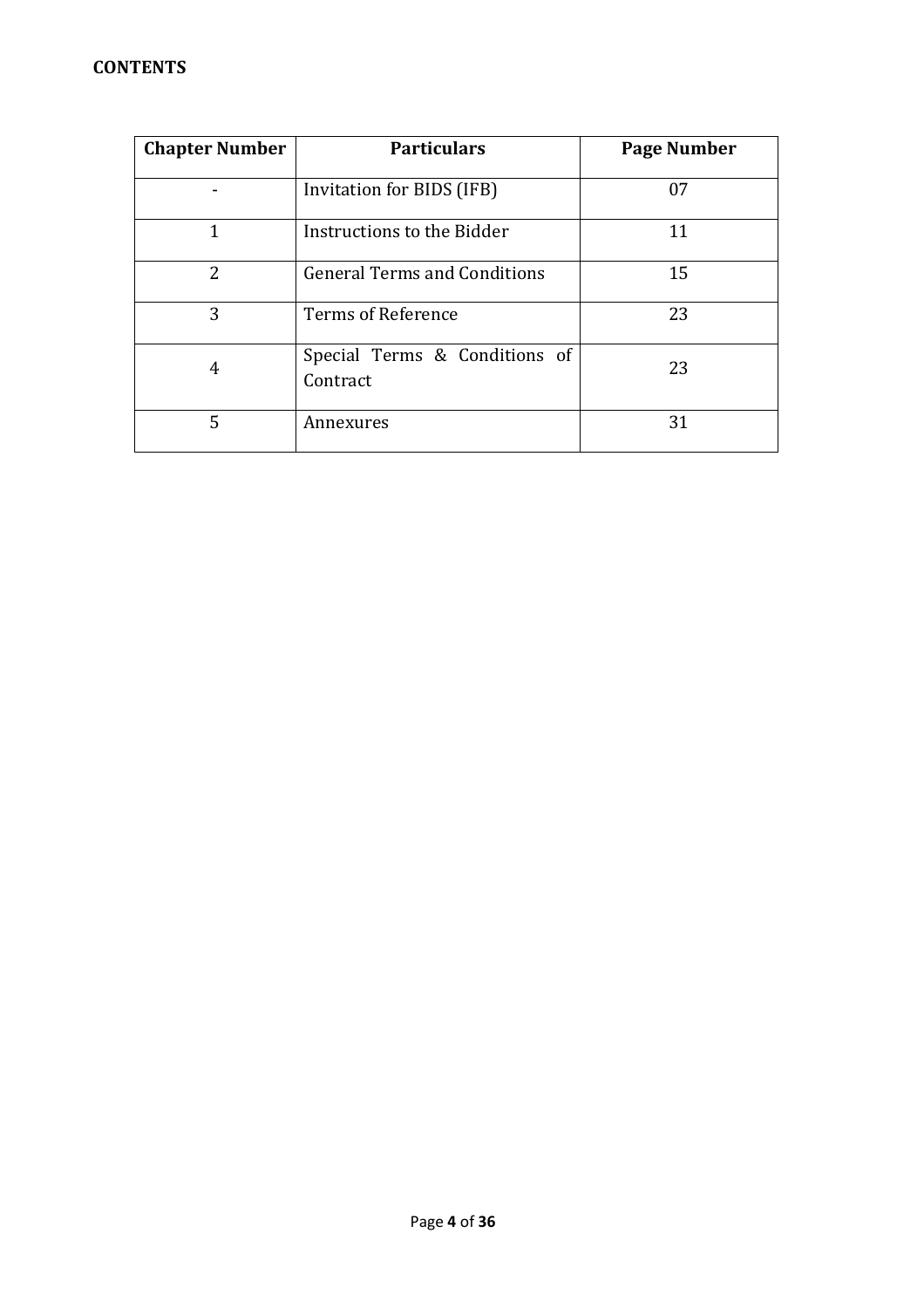| Sr. No           | <b>Particulars</b>                                                                                      |
|------------------|---------------------------------------------------------------------------------------------------------|
|                  | <b>Invitation for Bids (IFB)</b>                                                                        |
| <b>CHAPTER-1</b> | <b>Instructions to Bidder</b>                                                                           |
| Article-1        | Definitions                                                                                             |
| Article-2        | <b>Proposed Project</b>                                                                                 |
| Article-3        | Details of List of Manpower (Multi Tasking Staff & Security Staff) for<br>Diu Higher Education Society. |
| Article-4        | <b>Eligibility Criteria for Bidders</b>                                                                 |
| <b>CHAPTER-2</b> | <b>General Terms &amp; Conditions</b>                                                                   |
| Article-1        | Check-list of the Documents comprising the Bid                                                          |
| Article-2        | <b>Bid Document</b>                                                                                     |
| Article-3        | <b>Amendments of Bidding Document</b>                                                                   |
| Article-4        | Language of the Bid                                                                                     |
| Article-5        | Cost of Bidding                                                                                         |
| Article-6        | <b>Bid Forms</b>                                                                                        |
| Article-7        | <b>Fraudulent &amp; Corrupt Practices</b>                                                               |
| Article-8        | Lack of Information to Bidder                                                                           |
| Article-9        | <b>Contract Obligations</b>                                                                             |
| Article-10       | <b>Bid Price</b>                                                                                        |
| Article-11       | <b>Bid Currency</b>                                                                                     |
| Article-12       | <b>Bid Security &amp; EMD</b>                                                                           |
| Article-13       | Period of Validity of Bids                                                                              |
| Article-14       | Format & Signing of the Bid                                                                             |
| Article-15       | Sealing and Marking of Bid                                                                              |
| Article-16       | Bid due date                                                                                            |
| Article-17       | Late Bid/Conditional Bid/Incomplete Bid                                                                 |
| Article-18       | Modification and Withdrawal of Bid                                                                      |
| Article-19       | Opening of Bids by Diu Higher Education Society                                                         |
| Article-20       | Contacting the Diu Higher Education Society                                                             |
| Article-21       | <b>Bid Evaluation</b>                                                                                   |
| Article-22       | The Diu Higher Education Society's Right to vary Scope OF Contract at<br>the time of an Award           |
| Article-23       | The Diu Higher Education Society's Right to accept any Bid and to<br>reject any or all Bids             |
| Article-24       | Notification of Award & Signing of Contract                                                             |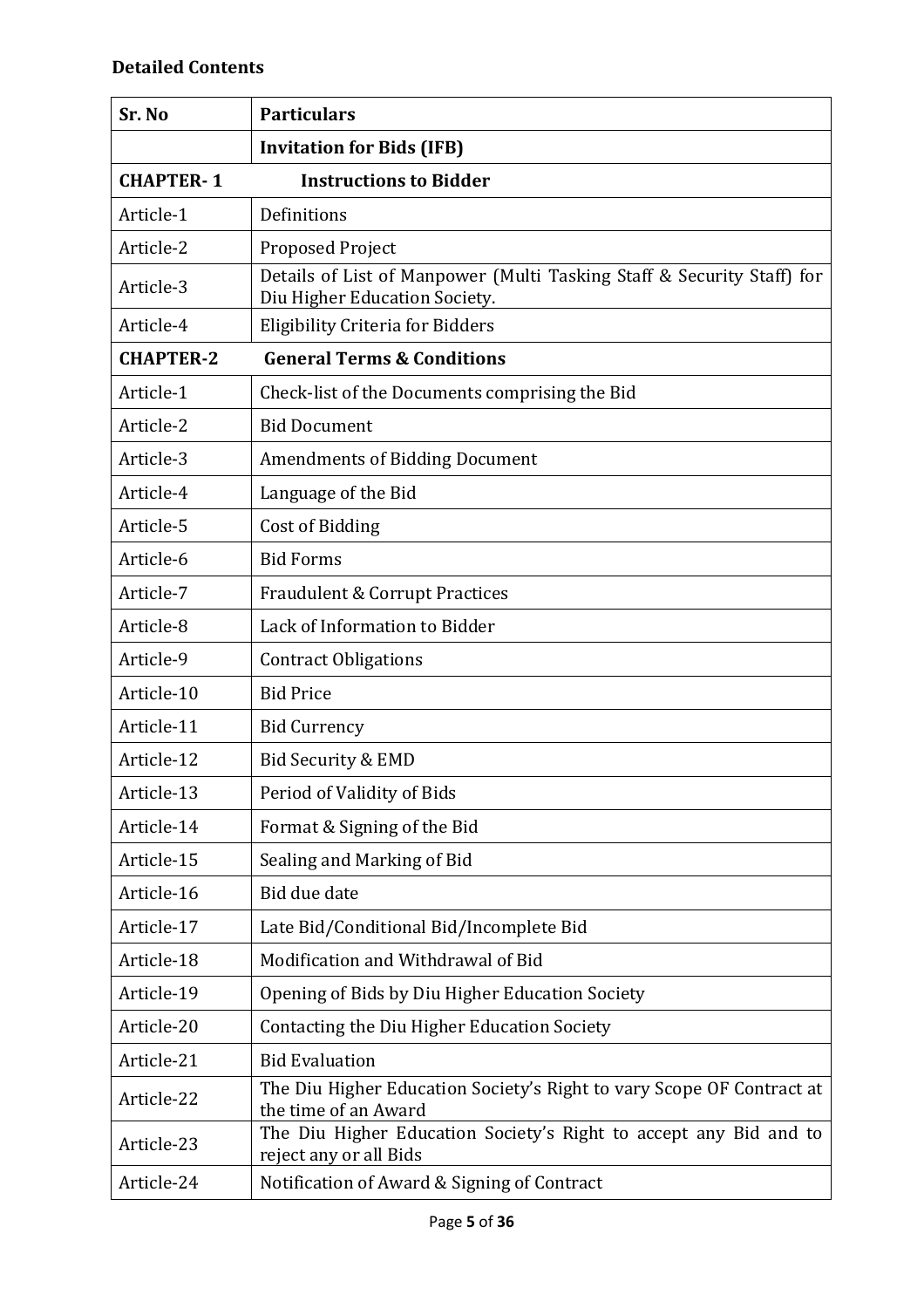| Article-25   | <b>Bid Security</b>                                  |
|--------------|------------------------------------------------------|
| Article-26   | <b>Payment Terms</b>                                 |
| Article-27   | Penalty                                              |
| Chapter-3    | <b>Terms of Reference</b>                            |
| Article-1    | Introduction                                         |
| Article-2    | Service Provider's Team                              |
| Chapter-4    | <b>Special Terms and Conditions of the Contract</b>  |
| Article-1    | <b>Contract Period</b>                               |
| Article-2    | Bidder's Obligation                                  |
| Article-3    | Diu Higher Education Society's Obligations           |
| Article-4    | Acceptance & Quality Check-ups by Third Party Agency |
| Article-5    | <b>Liquidated Damages</b>                            |
| Article-6    | <b>Termination of the Contract</b>                   |
| Article-7    | No Claim Certificate                                 |
| Article-8    | Suspension                                           |
| Article-9    | Details to be kept Confidential                      |
| Article-10   | <b>Transfer of Rights</b>                            |
|              | <b>Special Notes</b>                                 |
| Chapter-5    | <b>Annexure</b>                                      |
| I            | <b>Financial Bid Format</b>                          |
| $\mathbf{I}$ | <b>Technical Qualification Criteria</b>              |
|              | A. Profile of the Bidder                             |
|              | <b>B. Work Experience</b>                            |
|              | C. Annual Turnover                                   |
| III          | <b>Bank Guarantee Form</b>                           |
| IV           | Declaration about fraud and corrupt practices        |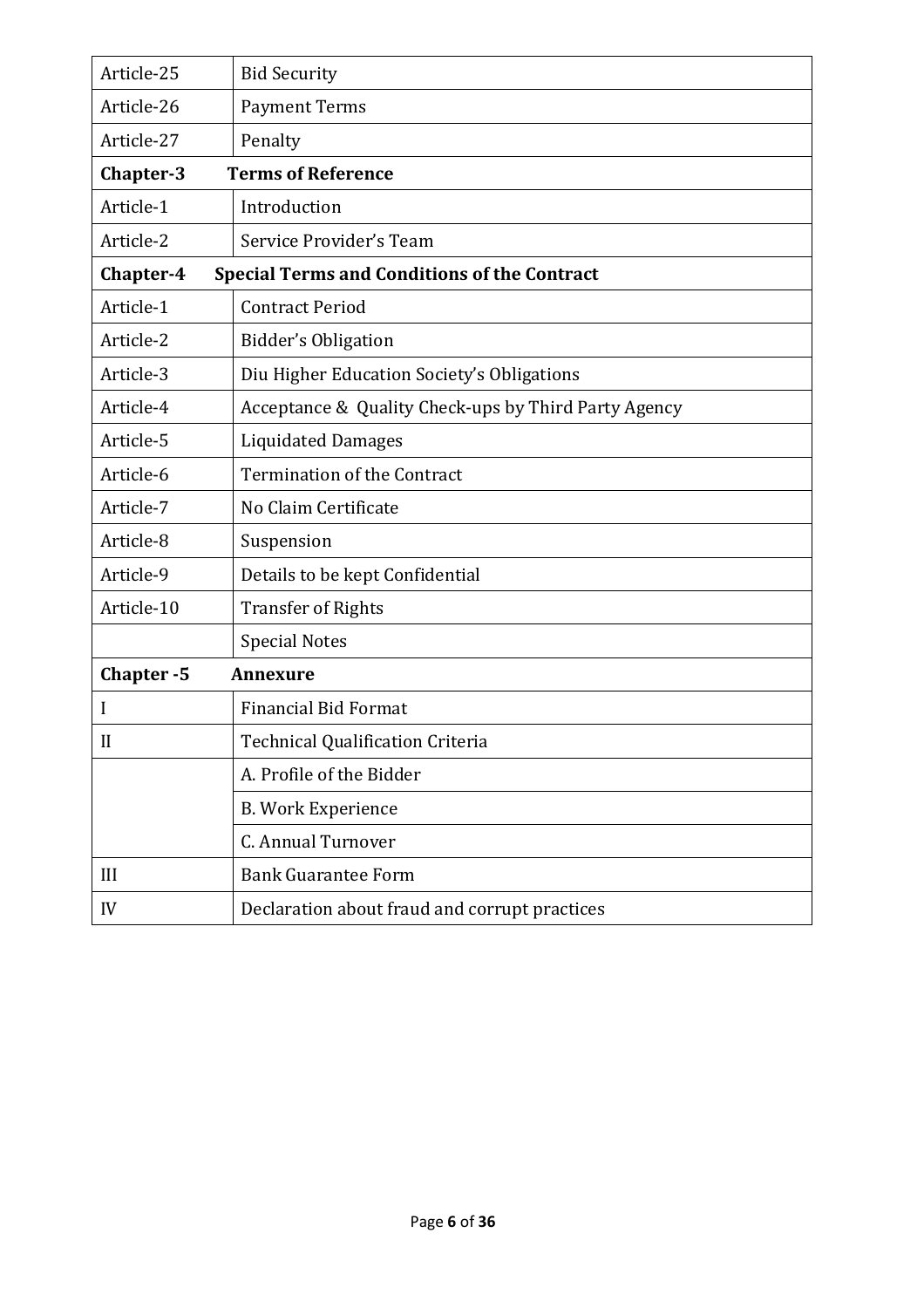#### **Invitation for Bids (IFB)**

Diu Higher Education Society is an initiave of U.T. Administration Daman & Diu for the purpose of promoting excellence in Higher Education. Bids are invited to provide Manpower (Multi Tasking Staff & Security Staff) on outsourced basis to the Diu Higher Education Society, Diu.

#### **SCHEDULE FOR INVITATION OF TENDER**

# **TENDER NAME: PROVIDE MANPOWER (MULTI TASKING STAFF , SECURITY STAFF & SWEEPING STAFF) ON OUTSOURCED BASIS TO THE DIU HIGHER EDUCATION SOCIETY, EDUCATION HUB, KEVDI, DIU-362520.**

| To                            |               |                                                   |     |    |    |
|-------------------------------|---------------|---------------------------------------------------|-----|----|----|
| Issue of Tender               | From          | 11/08/2021,11:00                                  | hrs | up | tο |
|                               |               | 31/08/2021,14:00Hrs                               |     |    |    |
| <b>Bid Due Date</b>           |               | 31/08/2021,14:00Hrs                               |     |    |    |
| <b>Bid Submission Address</b> |               | The Principal, Diu College, Education Hub, Kevdi, |     |    |    |
|                               | Diu - 362520. |                                                   |     |    |    |
|                               |               |                                                   |     |    |    |

#### **Note:**

- 1. Please address all queries and correspondence to the The Principal, Diu College, Education Hub, Kevdi, Diu – 362520.
- 2. If the office of The Principal, Diu College, happens to be closed on the day of receipt of the bids as specified, the bids will be received and opened on the next working day on opening of the office up to the same time and at the same venue.
- 3. Please quote Reference Number in all your correspondence. Queries or correspondence by DHES will be done through mail –  $\frac{\text{act.dcd}\omega_{\text{gmail.com}}}{\text{cert.dcd}}$ .

#### **General Instructions**

- 1. Bidders who wish to participate in this selection process will have to register on https://www.ddtenders.gov.in.Further; participating Bidders will have to procure Digital Certificate as per Information Technology Act 2000using which they can sign their electronic commercial proposal. Bidders can procure the same from an agency licensed by Controller of Certifying Authority, Government of India. Bidders who already have a Digital Certificates need not procure a new digital certificate.
- 2. The **Demand draft** for the Tender Fee should be drawn from any Nationalized Bank or any other Bank authorized by Government for Financial transactions. EMD should be in form of FDR and Security Deposit may be given in the form of FDR/ Bank Guarantee.
- 3. **Technical bid**: Bidders shall submit physically their bids in TWO SEPARATE PARTS in sealed envelopes super-scribed with due date, time, project and nature of bid.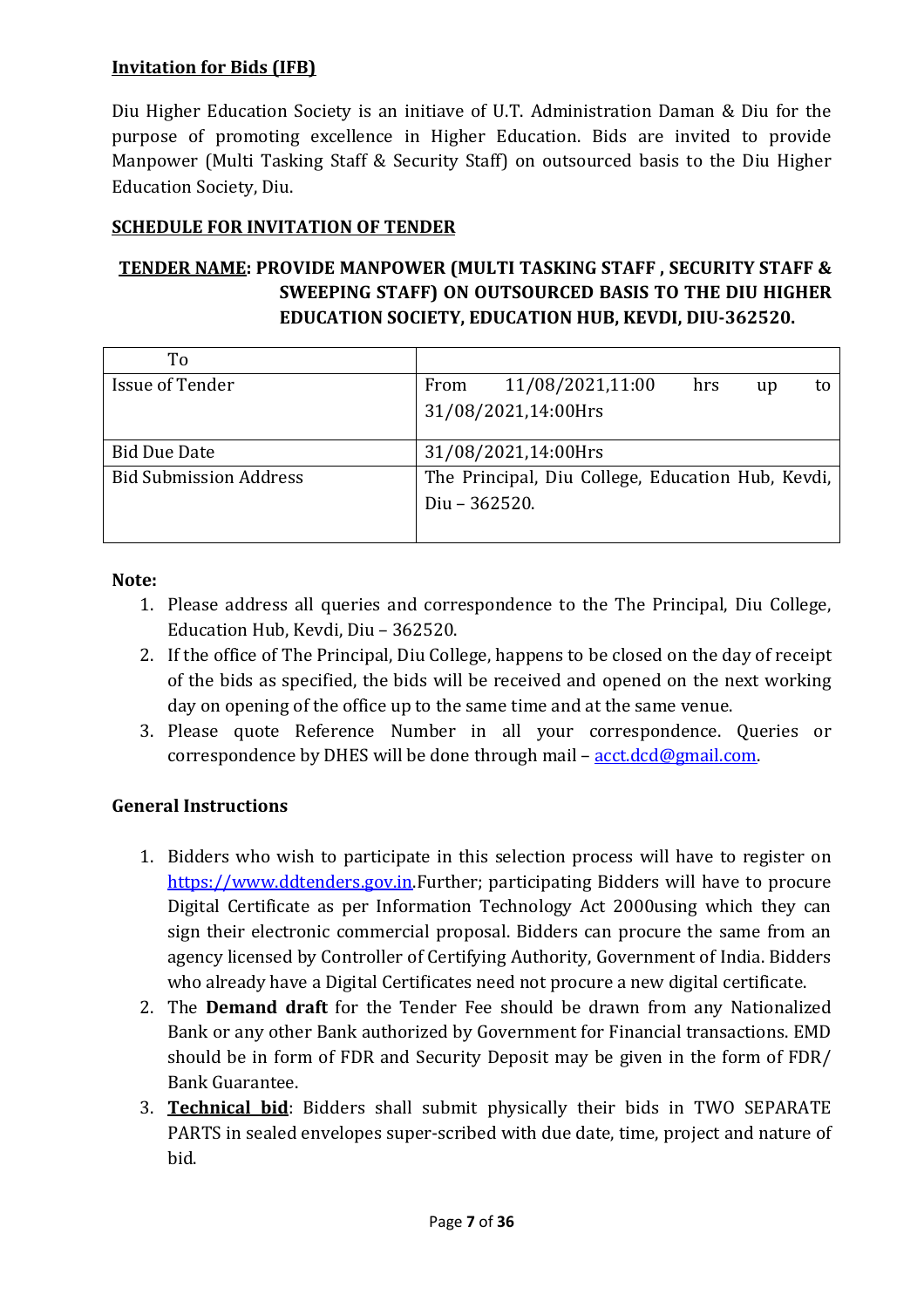### **a.) PART-I**

An **open envelope** superscribed with *"Tender Fee& EMD",* the Tender fee of Rs. 2,000/- (Rs. Two Thousand only) in form of Demand Draft(Non-refundable) and Bid EMD of Rs. 70,000/- (Rs. Seventy Thousand only) in form of FDR drawn in favor of *"***The Collector & Chairman, Principal & Member Secretary DHES, Diu**" Payable at Diu valid for more than 6 months.

### **b.) PART-II**

Technical Bid document in a separate **sealed envelope** superscribed with "*Tender Document"* Original copy of all documents of TECHNICAL BID complete with all technical and commercial details except the price. Original printed documents shall be considered authentic and final. All pages of the offer must be signed. It should be given proper numbers and The Detailed Index mentioning name and type of document and page numbers should be made by the bidder and should be put up at the very first page.

#### **Note: Filling up prices in Part-II will render the Bidder disqualified**

The enclosed CUT-OUTS Slips shall be filled and pasted on the envelopes. **The Bidders are also required to upload all the relevant documents on website https://www.ddtenders.gov.in**

#### 4. **Financial Bid: Bidders shall submit the FINANCIAL BID online only.**

- 5. **Security Deposit:** The selected bidder have to deposit a security deposit of 10% of the total amount of work order issued within 07 (seven days). The bidder may give Security Deposit in the form of Bank draft/Bank Guarantee drawn from any Nationalized Bank or Government of Gujarat approved bank for Government Financial transactions.
- 6. The selected bidder should submit affidavit duly notarized that they will accept all the terms and conditions, special notes of tender documents and the completion of the contract within 1 month of getting the work order.
- 7. Once quoted, the Bidder shall not make any subsequent price changes, whether resulting or arising out of any technical/commercial clarifications sought regarding the bid, even if any deviation may be specifically stated in the bid. Such price changes shall render the bid liable for rejection.
- 8. Bidder shall quote the prices valid for 365 days.

Yours faithfully,  $sd$ The Principal, Diu College, Education Hub, Kevdi, Diu- 362520.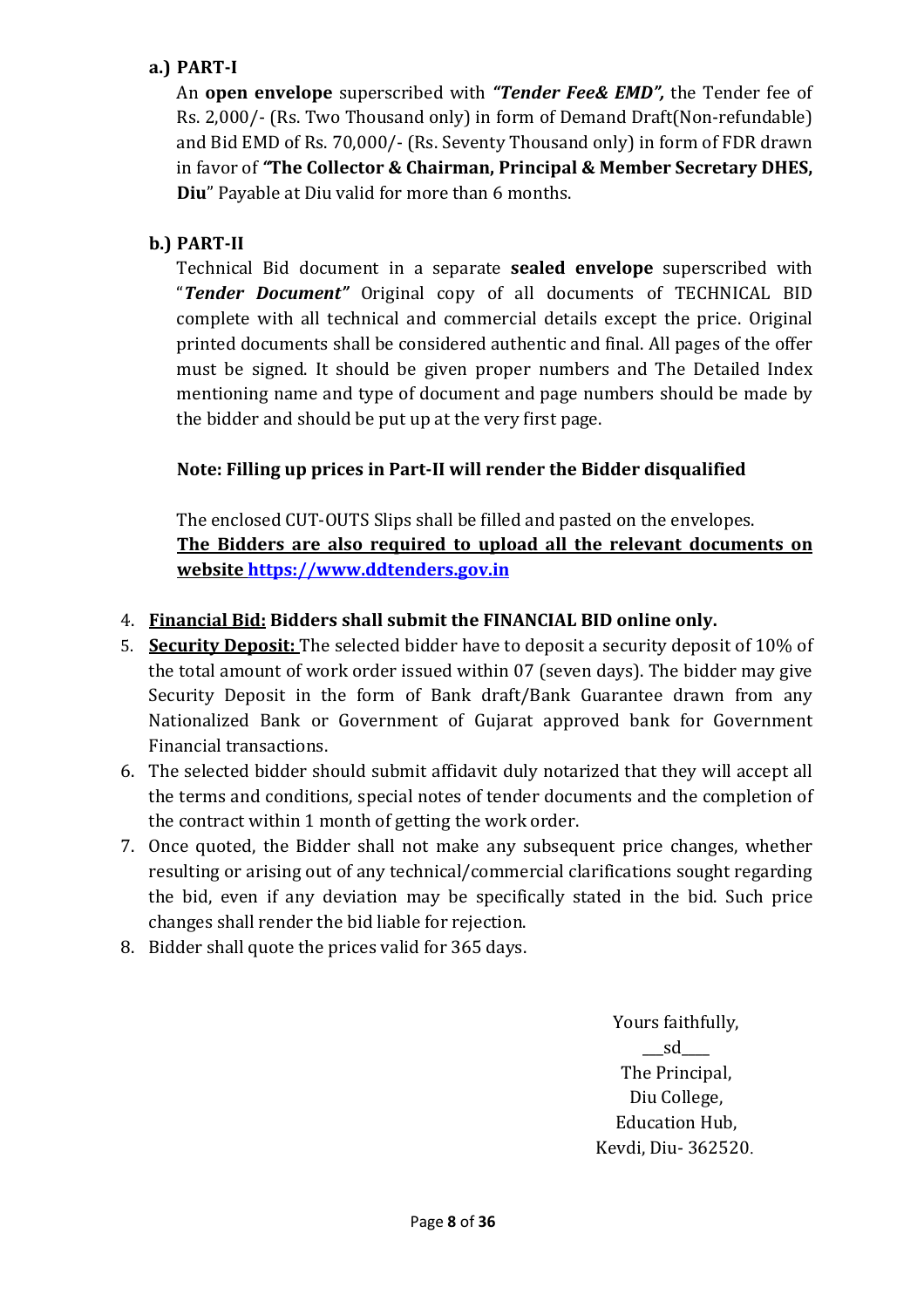# **Important Data**

# **Part - One**

# **To be pasted on the outer envelope containing the** *Tender Fee & EMD*

| <b>PROJECT</b>                       | Providing Manpower (Multi Tasking<br>Staff & Security Staff) on outsourced<br>basis to Diu Higher Education Society, |
|--------------------------------------|----------------------------------------------------------------------------------------------------------------------|
|                                      | Educaiton Hub, Kevdi, Diu.                                                                                           |
| Due Date and Time                    | /2021, 14:00Hrs                                                                                                      |
| From:                                | To:                                                                                                                  |
| <name bidder="" of="" the=""></name> | The Principal,                                                                                                       |
| <address></address>                  | Diu College, Education Hub, Kevdi, Diu -                                                                             |
|                                      | 362520.                                                                                                              |
|                                      | Phone No.                                                                                                            |
|                                      | 02875-254115                                                                                                         |
|                                      |                                                                                                                      |

# **Part - Two**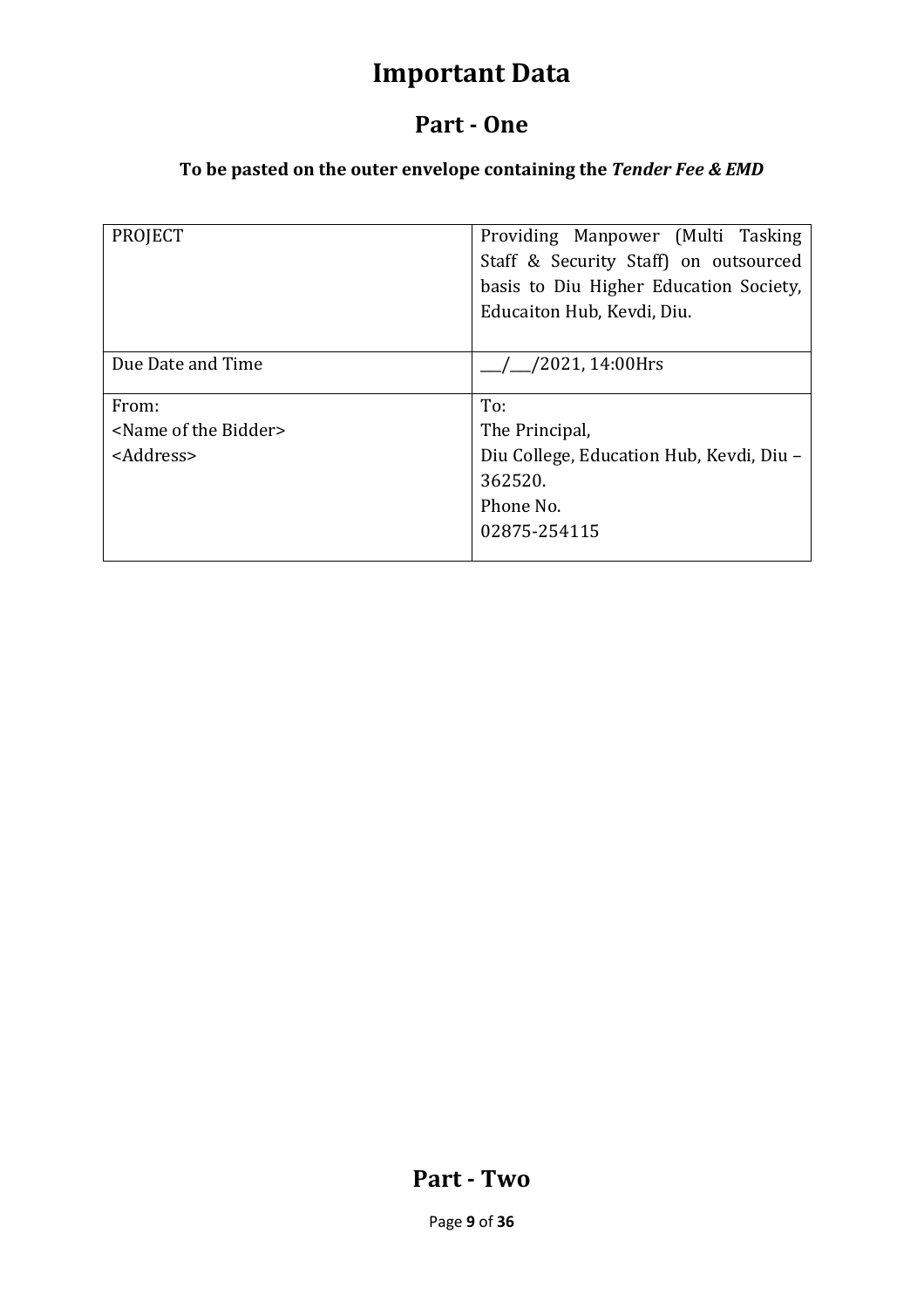# **TO BE OPENED BY AUTHORISED PERSONNEL**

TECHNICAL BID DOCUMENT - ORIGINAL & COPY-I

| Providing Manpower (Multi Tasking<br>Staff & Security Staff) on outsourced<br>basis to Diu Higher Education Society,<br>Educaiton Hub, Kevdi, Diu. |  |  |  |  |
|----------------------------------------------------------------------------------------------------------------------------------------------------|--|--|--|--|
| $\frac{1}{2}$ /2021, 14:00Hrs                                                                                                                      |  |  |  |  |
| To:<br>The Principal,<br>Diu College, Education Hub, Kevdi, Diu -<br>362520.<br>Phone No.<br>02875-254115                                          |  |  |  |  |
|                                                                                                                                                    |  |  |  |  |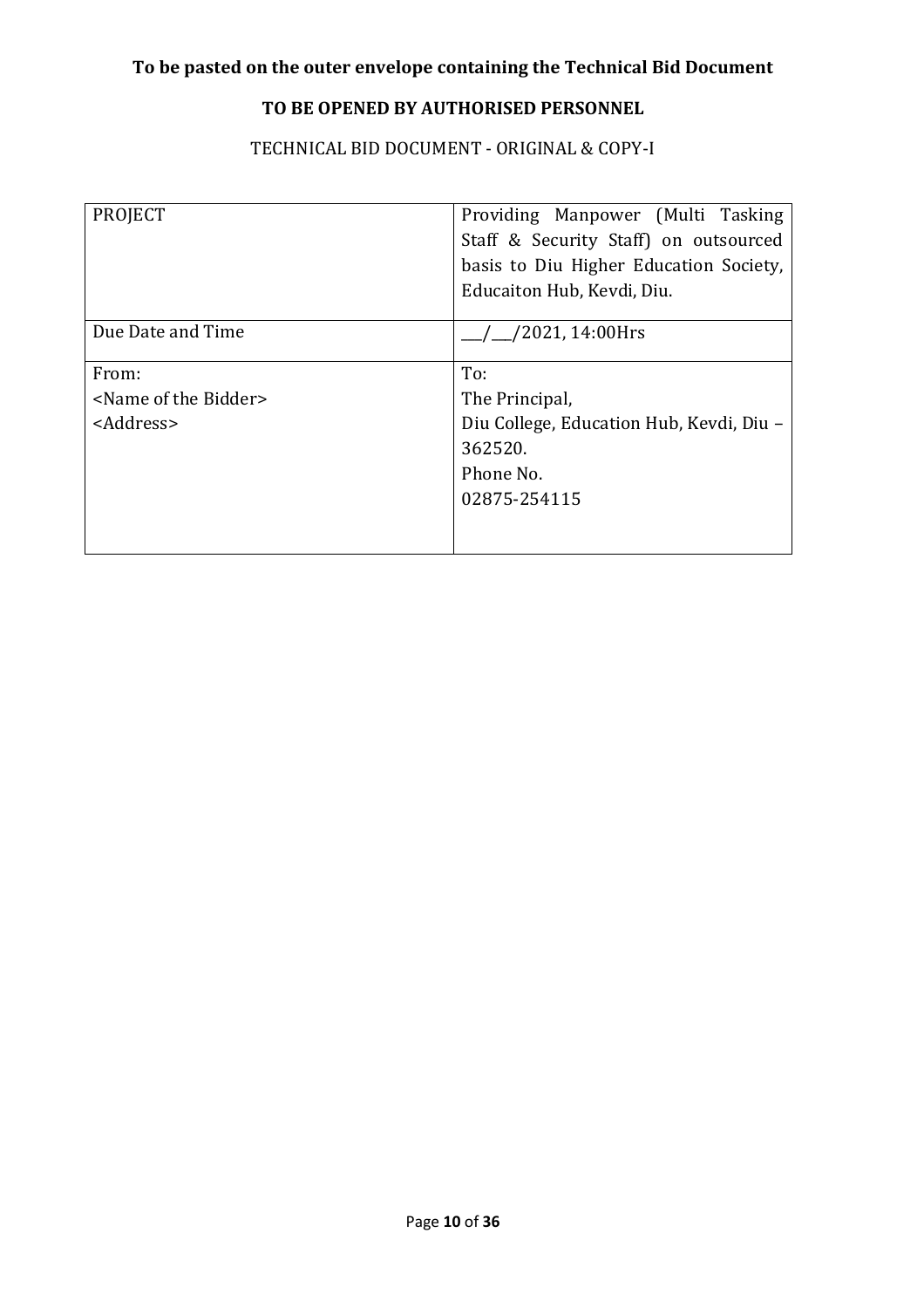#### **CHAPTER – 1 :INSTRUCTIONS TO THE BIDDERS**

#### **Article -1: Definitions**

In this document, unless the context specifies otherwise, the following words and phrases shall mean and include:

- 1. To address Diu Higher Education Society as "DHES".
- 2. "Agreement" means the document signed by the Principal, Diu College or any authorized officer and the authorized person from bidder that incorporates any final corrections or modifications to the Tender and is the Legal document binding both the parties and conditions of the Contract.
- 3. "Bid" means the complete bidding document submitted by the bidder to the DHES and shall include any corrections, addenda and modifications made therein.
- 4. "Bidder" shall mean a corporate entity or a society or a service providing firm eligible to participate in the Tender in the stages of Pre-qualification, Bidding process and shall include the successful Bidder during the currency of the Contract.
- 5. "Contract Period" shall mean entire term of the contract as indicated in the Article 1, Chapter 4.
- 6. "Contract" shall include the Terms of Reference as outlined under Chapter 3 within time limits indicated under Article I, Chapter 4 for which the Bidder shall be paid in accordance with the terms and conditions of the Agreement.
- 7. "Corrupt Practice" means the offering, giving, receiving, or soliciting of anything of value, pressurizing to influence the action of a public official in the process of Bidder selection and Contract execution.
- 8. "Financial Capability" means financial worthiness of Bidders as per the terms of Tender.
- 9. "Government" shall mean the Government of U.T, Daman & Diu.
- 10. "Local Language" means the language declared by the concerned U.T. Government as their official language.
- 11. "Tenderer" means the organization/institution, which is floating this tender i.e. DHES, Diu.
- 12. "Total Accepted Tender Value" means the total value as covered under this Tender and agreed upon by the Tenderer and the Bidder.

#### **Article -2: Proposed project**

The objective of Diu Higher Education Society is to promote excellence in Higher Education. The organization has its own premises at Education Hub, Kevdi, Diu – 362520.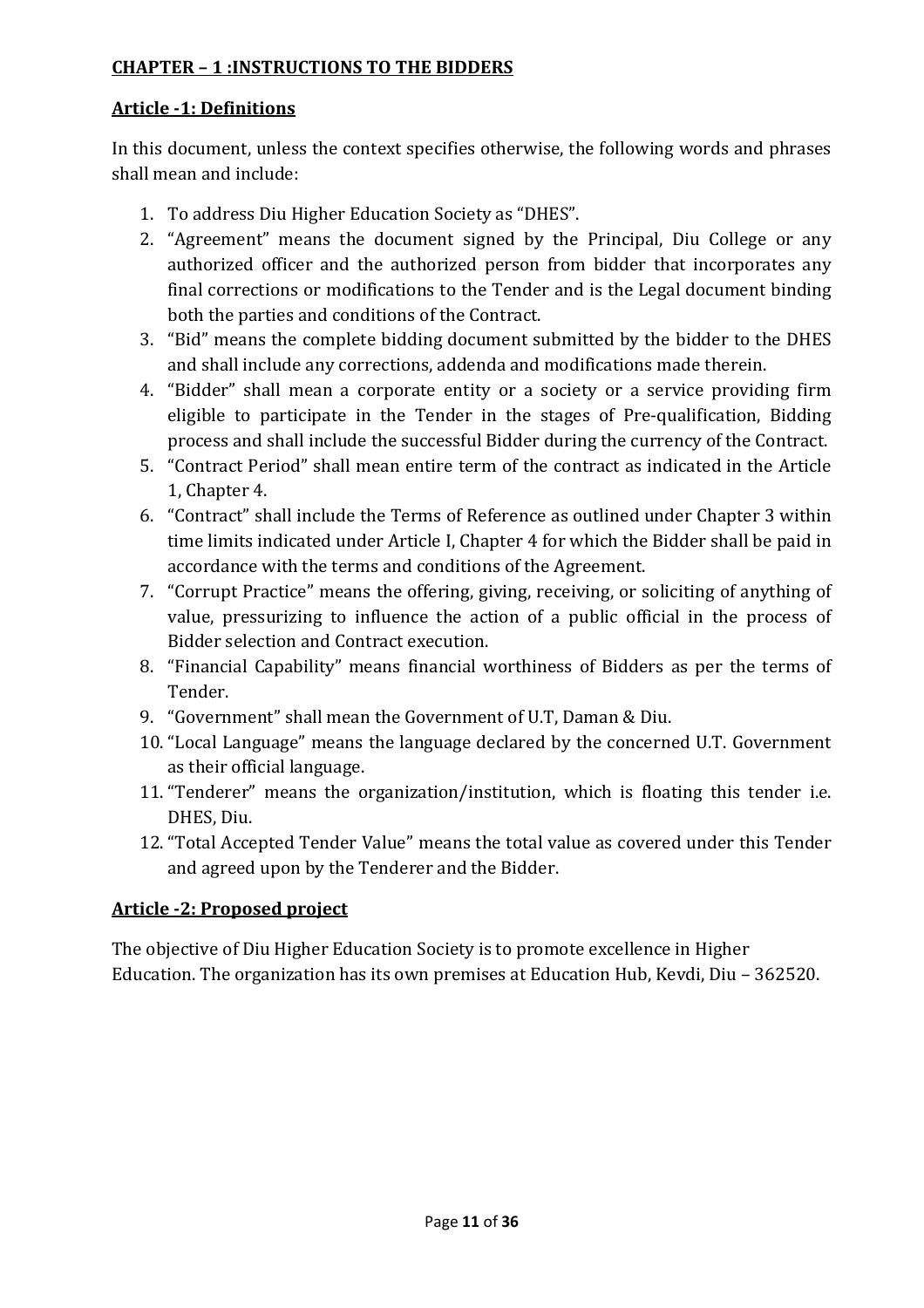# **Article-3: List of Manpower (Multi Tasking Staff & Security Staff) for Diu College**

| Sr.            | <b>Categories of Man Power (Multi</b> | Require       | Responsibiliti                                                                                                                                                                                                                                                                                                                                  | <b>Duty</b>                                           | No.of                      |
|----------------|---------------------------------------|---------------|-------------------------------------------------------------------------------------------------------------------------------------------------------------------------------------------------------------------------------------------------------------------------------------------------------------------------------------------------|-------------------------------------------------------|----------------------------|
| N <sub>o</sub> | task Staff & Security Staff)          | d             | es / Duties                                                                                                                                                                                                                                                                                                                                     | <b>Timing</b>                                         | Days of                    |
|                |                                       | <b>Number</b> |                                                                                                                                                                                                                                                                                                                                                 |                                                       | working                    |
|                |                                       | of Man        |                                                                                                                                                                                                                                                                                                                                                 |                                                       |                            |
|                |                                       | <b>Power</b>  |                                                                                                                                                                                                                                                                                                                                                 |                                                       |                            |
| $\mathbf{1}$   | Male Security Guard (8 hours)         | $\mathbf{1}$  | Security of<br>entire campus                                                                                                                                                                                                                                                                                                                    | 08<br>hours                                           | Continiou<br>s service     |
|                |                                       |               | of the Diu<br>College                                                                                                                                                                                                                                                                                                                           | or as<br>decided<br>by the                            | for whole<br>contract      |
| $\overline{2}$ | Female Security Guard (8 hours)       | $\mathbf{1}$  | As per<br>directions of<br>Principal                                                                                                                                                                                                                                                                                                            | Principa                                              | College<br>working<br>days |
| 3              | MTS/Peon/Attendant                    | 3             | General duties<br>Peon<br>(in<br>as<br>office<br>college,<br>& premises).<br>To keep<br>the<br>equipment<br>clean<br>and<br>serviceable/<br>Library/<br>computer lab/<br>the<br>attend<br>Class Rooms as<br>per necessity.<br>All<br>the<br>instructions to<br>be attended to<br>at the earliest.<br>As<br>per<br>directions<br>of<br>Principal | 08<br>hours<br>or as<br>decided<br>by the<br>Principa | College<br>working<br>days |
| 4              | Sweeper/Cleaning Staff/MTS (Ma<br>le) | 3             | Sweeping<br>&<br>Cleaning<br>of<br>entire area of<br>the<br>college<br>building<br>and                                                                                                                                                                                                                                                          | 08<br>hours<br>or as<br>decided<br>by the             | College<br>working<br>days |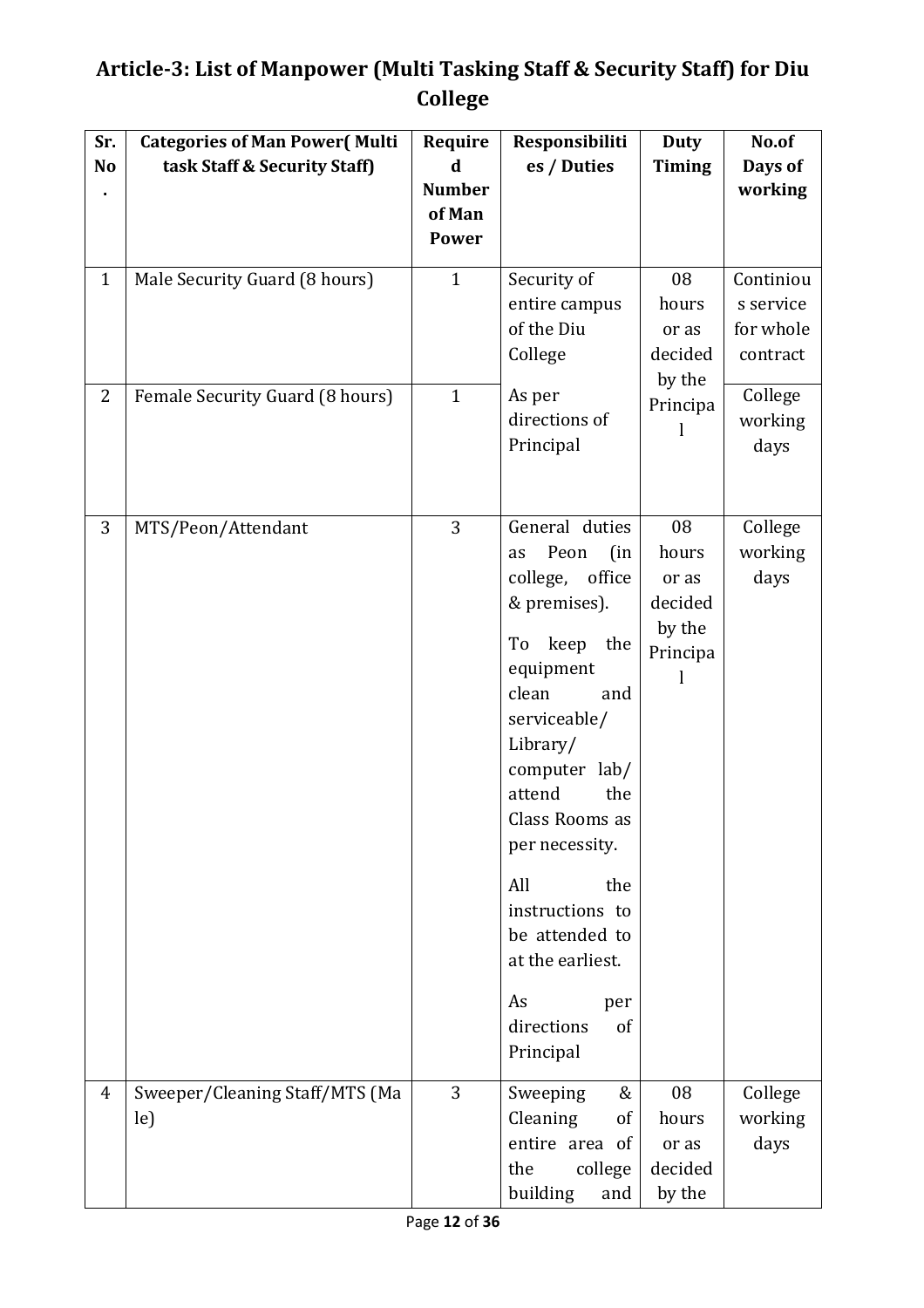|   |                            |    | surrounding      | Principa |         |
|---|----------------------------|----|------------------|----------|---------|
|   |                            |    | area.            |          |         |
|   |                            |    |                  |          |         |
| 5 | Sweeper/Cleaning Staff/MTS | 8  | Cleaning<br>&    | 08       | College |
|   | (Female)                   |    | washing<br>of    | hours    | working |
|   |                            |    | Toilets<br>and   | or as    | days    |
|   |                            |    | urinal<br>using, | decided  |         |
|   |                            |    | detergents and   | by the   |         |
|   |                            |    | disinfectants    | Principa |         |
|   |                            |    | once a day.      |          |         |
|   |                            |    | All<br>the       |          |         |
|   |                            |    | instructions to  |          |         |
|   |                            |    | be attended to   |          |         |
|   |                            |    | at the earliest. |          |         |
|   |                            |    |                  |          |         |
|   | <b>Total</b>               | 16 |                  |          |         |
|   |                            |    |                  |          |         |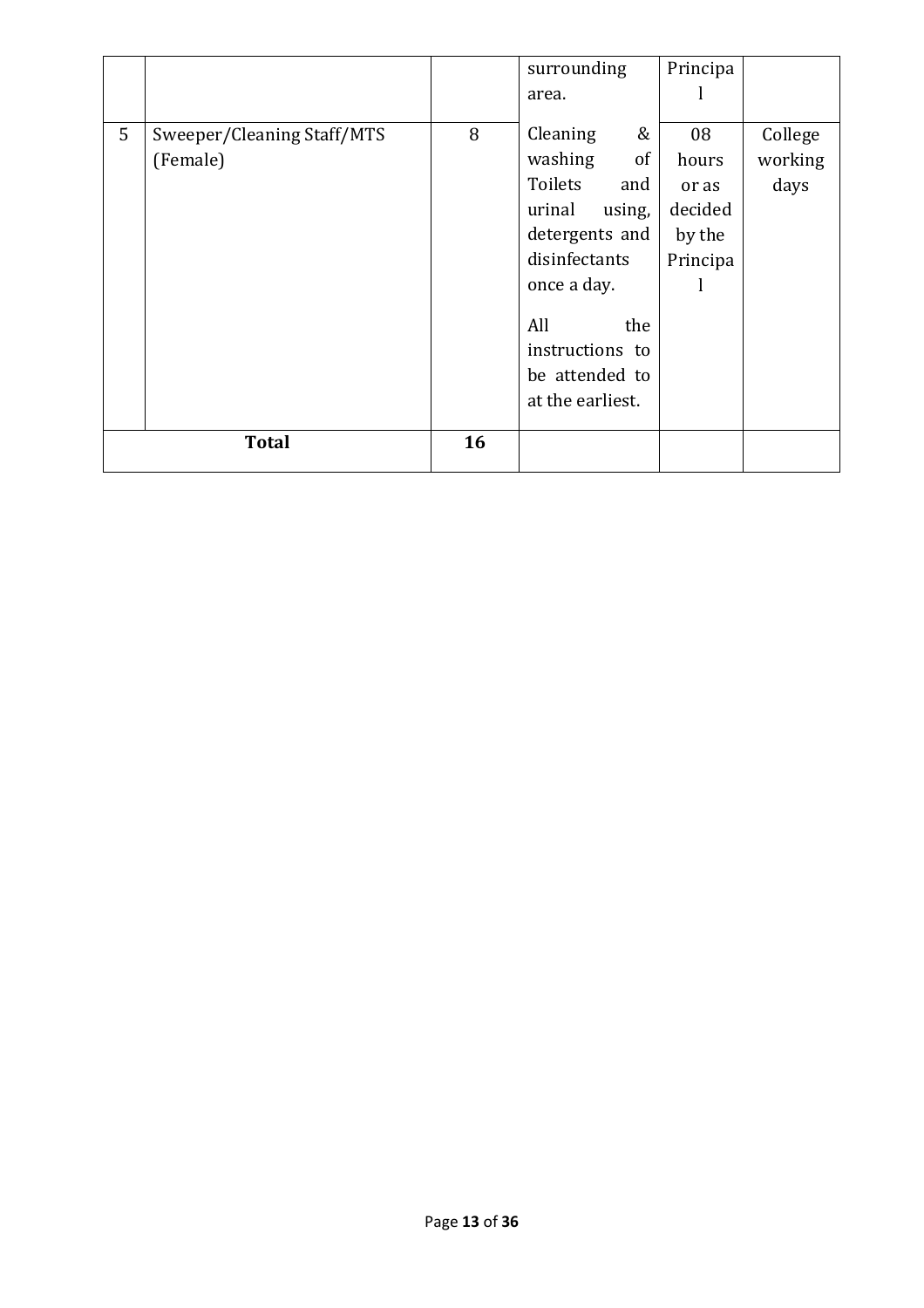# **Article-4: Eligibility Criteria for Bidders:**

| Sr.            | <b>Eligibility Criteria</b>            | <b>Documentary Evidence</b> | Page number on |
|----------------|----------------------------------------|-----------------------------|----------------|
| No.            |                                        | to be attached              | which          |
|                |                                        |                             | documentary    |
|                |                                        |                             | proof attached |
|                | Organization/Individual                |                             |                |
|                | Contractor/Contractor<br>should        | Certificate of Registration |                |
| $\mathbf{1}$   | haveRegisteredoffice at Diu or Gujarat |                             |                |
|                | State                                  |                             |                |
| $\overline{2}$ | License to engage in the business of   |                             |                |
|                | security/HR<br>private<br>agency/      | Copy of License             |                |
|                | <b>Manpower Supply</b>                 |                             |                |
|                |                                        | Certified<br>Audited        |                |
|                |                                        | account statements of       |                |
| 3              | Organization should have Average       | Last three Years.           |                |
|                | turnover of Rs.1,40,00,000/- of the    | 2019-20                     |                |
|                | last Three Years                       | 2018-19                     |                |
|                |                                        | 2017-18                     |                |
|                |                                        |                             |                |
|                |                                        | Work<br>order<br>03<br>and  |                |
| $\overline{4}$ |                                        | Satisfactory<br>Work        |                |
|                | Organization should have Carried out   | Completion<br>Certificate   |                |
|                | job of Providing Manpower (Multi       | 03<br>Different<br>from     |                |
|                | Tasking Staff & Security Staff) for at | Departments<br>of           |                |
|                | least last 03 years                    | Government<br>of<br>India/  |                |
|                |                                        | Statutory Bodies/PSUs/      |                |
|                |                                        | Universities/Govt.College   |                |
|                |                                        | s/GIAColleges/Govt.Instit   |                |
|                |                                        | utes for last 3 Years.      |                |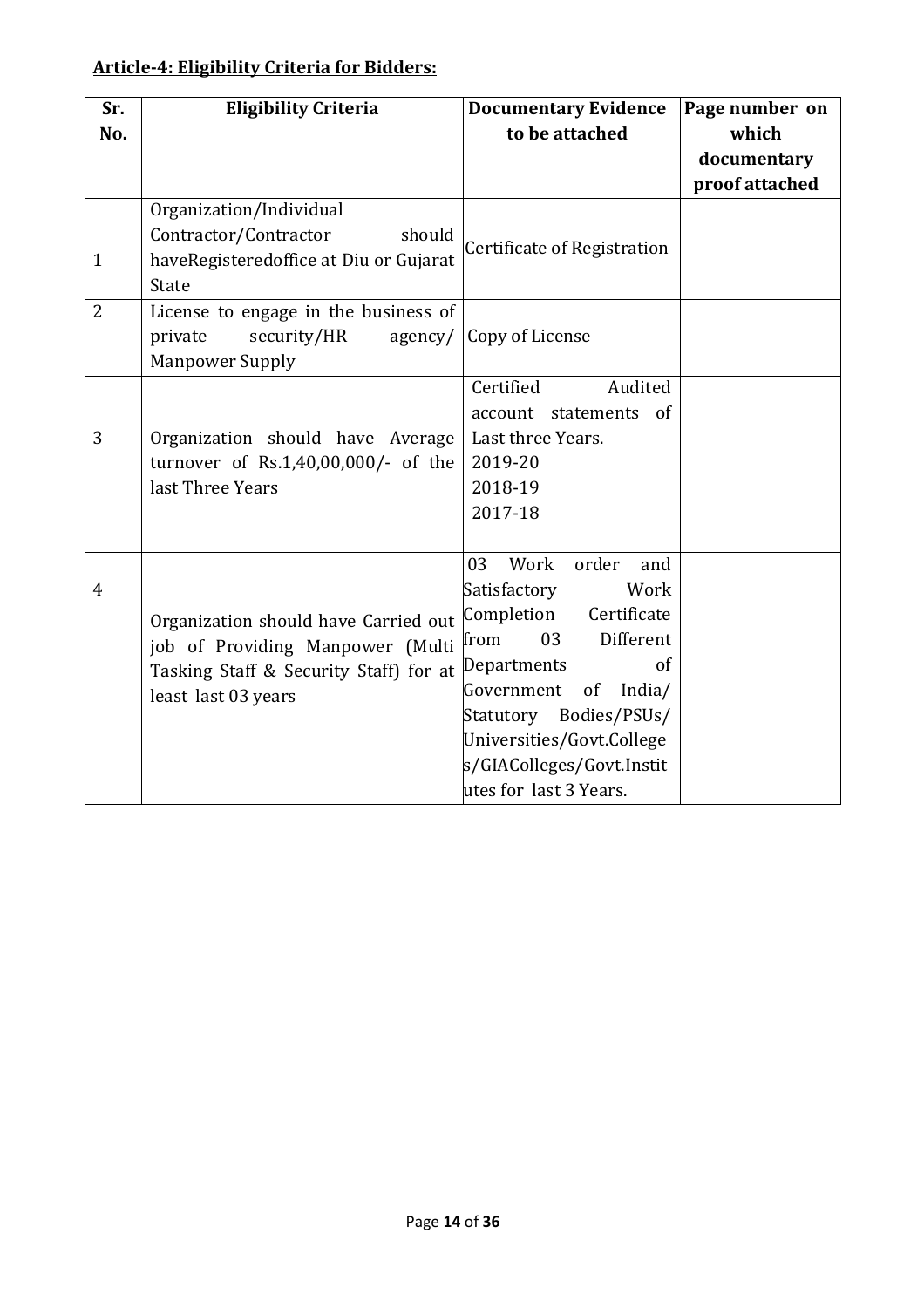#### **CHAPTER-2: GENERAL TERMS AND CONDITIONS**

#### **Article -1: Checklist of Documents comprising the Bid**

1. The bid document shall have the following documents:

#### **Part-I**

*Tender Fee &EMD* in the form prescribed in the Tender.

### **Part-II**

- 1. Bid signed and sealed (with official seal) in original (with photocopies in copy I) on all pages with all pages duly numbered.
- 2. In case bidder is a company- Certified copy of Certificate of Incorporation for companies & Memorandum and Articles of Association **Or** In case of firm-Certified copy of the Registration Deed **Or**  Certified copies of documents submitted, as above, must be signed and carry the seal of the authorized signatory.
- 3. List of present Director/ owners/executives as applicable.
- 4. General power of attorney/Board of Directors resolution/Deed of Authority contract and all correspondence/documents thereof.
- 5. Audited Balance sheet and Income statement duly signed by the statutory auditors and authorized signatory/ies of the Bidder for the years 2017-18, 2018-19 & 2019- 20.
- 6. Documentary evidence (signed by authorized signatory) proving that bidder fulfills the eligibility criteria stated in Chapter 5, Annexure II.
- 7. 03 Work order and Satisfactory Work Completion Certificate above from 03 different Departments of Government of India/ Statutory Bodies/PSUs/Universities/ Govt. Colleges/ GIA Colleges/ Govt. Institutes for the last3 Yearsfrom the date of tender .
- 8. Documentary evidence (signed by authorized signatory) proving that bidder fulfills the eligibility criteria.
- 9. Clause by clause compliance statement for the whole Tender Document including all Annexure.
- 10. All deviations and/or non-compliance clauses shall be listed separately
- 11. Details in the formats as given at Annexure (Please check all the Annexure)

#### **Article -2: Bid Document**

Bidder is expected to examine all instructions, forms, terms and specifications in the bidding documents. Failure to furnish all information required by the bidding documents or submits a Bid not substantially responsive to the bidding documents in every respect may result in the rejection of the Bid.

#### **Article -3: Amendment of Bidding Documents**

1. At any time prior to the deadline for submission of the bids, The Principal, Diu College for any reason, whether at her own initiative or in response to the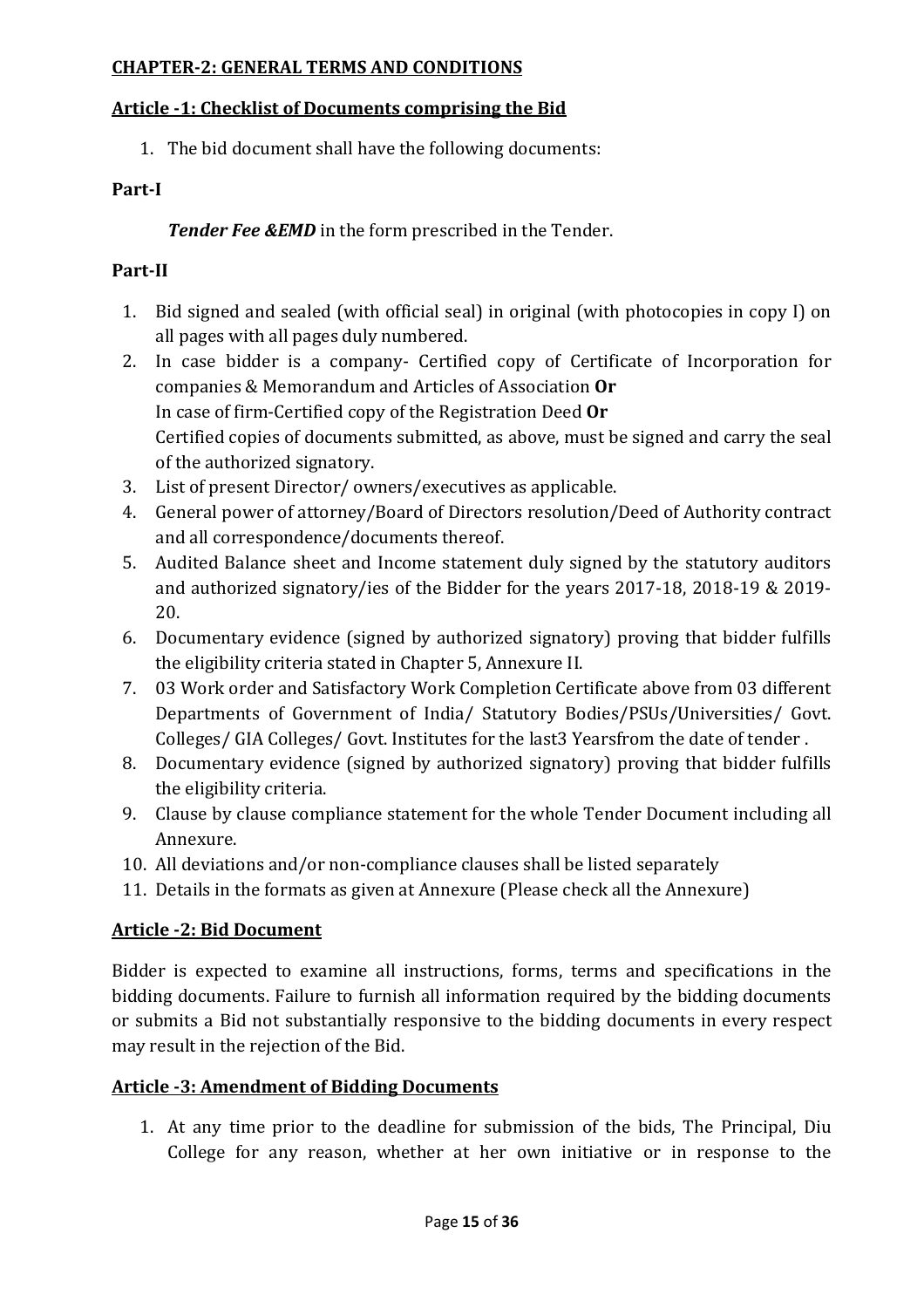clarifications requested by prospective Bidders may modify the bidding documents by amendment.

- 2. All prospective Bidders who have submitted the bidding documents will be notified of the amendment and such modifications will be binding on them.
- 3. In order to allow prospective Bidders a reasonable time to take the amendment into account in preparing their bids, Diu Higher Education Society, at its discretion, may extend the deadline for the submission of the bids.

# **Article -4: Language of the Bid**

The Bid prepared by the Bidder, as well as all correspondence and documents relating to the Bid exchanged by the Bidder and Diu Higher Education Society shall be in English. Supporting documents and printed literature furnished by the Bidder may be in another language provided they are accompanied by an accurate translation of relevant pages in English. For the interpretation of the bid, the translation shall govern.

### **Article -5: Cost of Bidding**

The Bidder shall bear all costs associated with the preparation and submission of the Bid and Diu Higher Education Society will in no case be responsible for those costs, regardless of the conduct or outcome of the bidding process.

### **Article -6: Bid Forms**

- 1. Wherever a specific form is prescribed in the Tender Document, the Bidder shall use the form to provide the relevant information. If the form does not provide space for any required information, space at the end of the form or additional sheets shall be used to convey the said information.
- 2. For all other cases, the Bidder shall design a form to hold the required information.
- 3. Tenderer shall not be bound by any printed conditions or provisions in the Bidder's Bid Forms. Conditional Bids shall be rejected.

# **Article -7: Fraudulent & Corrupt Practice**

- 1. Fraudulent practice means a misinterpretation of facts in order to influence a procurement process or the execution of contract and includes collusive practice among the Bidders (prior to or after Bid submission) designed to establish bid prices at artificial non-competitive levels and to deprive the Diu Higher Education Society of benefits of free and open competition.
- 2. Tenderer will reject a proposal for award if it determines that the Bidder recommended for award has engaged in corrupt or fraudulent practices in competing for, or in executing the contract(s).

# **Article -8: Lack of Information to Bidder**

The Bidder shall be deemed to have carefully examined all contract documents to his entire satisfaction. Any lack of information shall not in any way relieve the Bidder of his responsibility to fulfill his obligation under the document.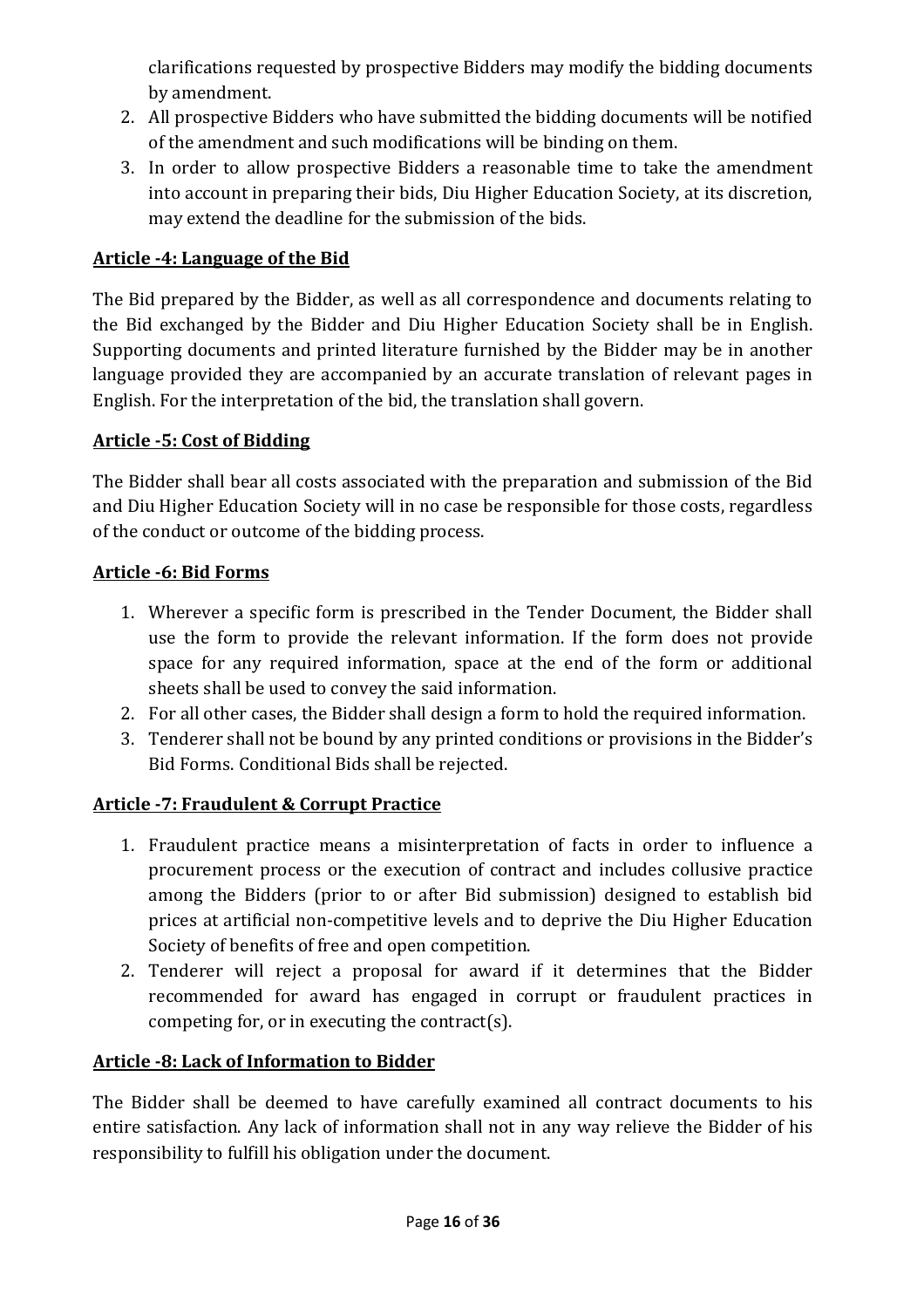### **Article -9: Contract Obligations**

If after the award of the contract the bidder does not sign the Agreement or The Principal, Diu College reserves the right to cancel the contract and apply all remedies available to him under the terms and conditions of this document and forfeit the EMD/Security Deposit deposited by the bidder to college at the time of Bid

### **Article -10: Bid Price**

- 1. The Financial bid should indicate the prices in the format/price schedule given at the Annexure. Bidder shall categorically confirm strict compliance with the following stipulations in respect of their offer.
	- a) Any effort by a Bidder or Bidder's agent/consultant or representative howsoever described to influence the Diu Higher Education Society in any way concerning scrutiny/consideration/evaluation/comparison of the bid or decision concerning award of contact shall entail rejection of the bid.
	- b) The Bidder should indicate a single consolidated rate for contract period based on the payment terms specified in the Tender.
	- c) Bids should be submitted directly by the Bidder and it is compulsory to bid for each type of manpower.
- 2. Diu Higher Education Society reserves the right to seek clarification/justification from the Bidder on the bid price in case Diu Higher Education Society deems it necessary. Based on the justification provided by the Bidder, if Diu Higher Education Society feels that the price is unrealistic/ infeasible in order to execute a project of this nature, Diu Higher Education Society reserves the right to reject the said bid. The Bidders shall be governed by the decision of the Diu Higher Education Society

#### **Article -11: Bid Currency**

For providing the Manpower (Multi Tasking Staff & Security Staff) required in the Tender the prices shall be quoted in Indian Rupees. Payment for such services as specified in the agreement shall be made in Indian Rupees only.

# **Article-12: Earnest Money Deposit & Bid Security**

- 1. The Bidder shall furnish, as part of the Bid, a EMD for the amount of Rs. 70,000/- (Ruppes Seventy Thousand only) by FDR in favor of **"The Collector & Chairman, Principal & Member Secretary DHES, Diu",** payable at Diu issued by any Nationalized Bank or any other Bank authorized by Government for Financial transactions in India in a separate envelope. Only after confirmation of valid EMD, the Technical Bid will be opened.
- 2. No interest shall be paid on EMD.
- 3. EMD of bidders not shortlisted will be refunded within 30 days from the date of declaration of Short-listed Bidder.
- 4. The selected bidder has to deposit a security deposit of 10% of the total amount of work order issued within 07 (seven days). The bidder may give Security Deposit in the form of Bank draft/Bank Guarantee drawn from any Nationalized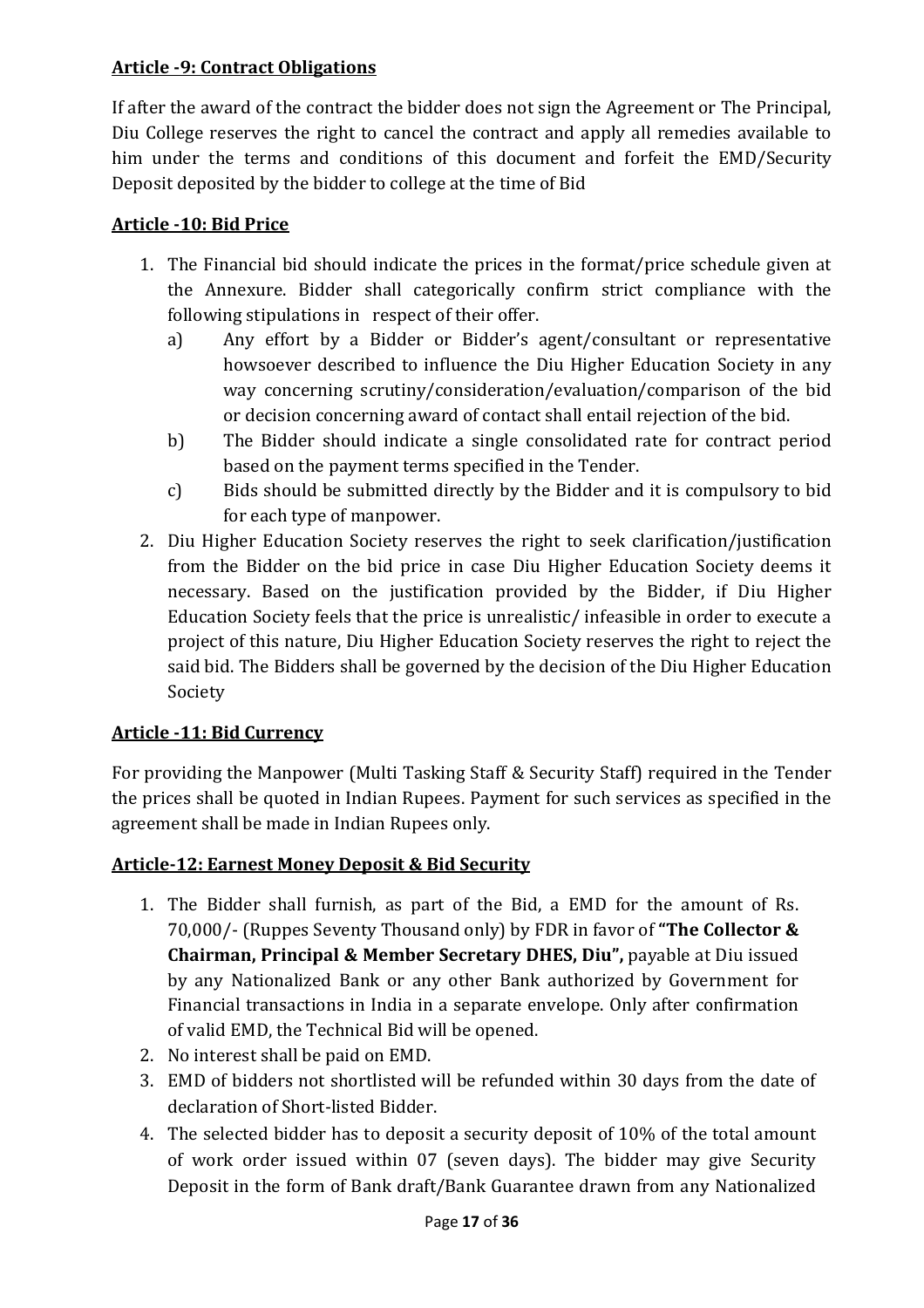Bank or Government of Gujarat approved bank for Government Financial transactions.

- 5. EMD should be in form of FDR and Security Deposit may be given in the Form of FDR/Bank Guarantee.
- 6. Security Deposit will be refunded after **1 Year** from the date of successful completion of contract.
- 7. The EMD/Security Deposit may be forfeited either in full or in part, at the discretion of The Principal, Diu College, on account of one or more of the following reasons:
	- a) The Bidder withdraws their bid during the period of Bid validity specified by them on the Bid letter form
	- b) Bidder does not respond to requests for clarification of their Bid
	- c) Bidder fails to co-operate in the Bid evaluation process and
	- d) In case of successful Bidder, the said Bidder fails
		- 1) to sign an agreement in time or
		- 2) to perform the assignment timely and properly
		- 3) to fulfill terms and conditions as laid down by DHES from time to time

### **Article -13: Period of Validity of Bids**

- 1. Bidder has to provide manpower (multi tasking staff & Security Staff) within 15 days from the work order. After the said time, 5% penalty will be deducted weekly and if the penalty will reach to 20%, the work order will be canceled and security deposit willbe forfeited.
- 2. Bids shall remain valid for 1 year after the date of Bid opening prescribed by The Principal, Diu College and manpower shall be provided on the same rate and condition.
- 3. In exceptional circumstances, the Diu Higher Education Society may solicit Bidder's consent to an extension of the period of validity. The request and the responses thereto shall be made in writing. The Bid security shall also be suitably extended. A Bidder granting the request is not required nor permitted to modify the Bid.

#### **Article -14: Format and Signing of the Bid**

- 1. The Bidder shall submit only one Original Copy of the bid. The same copy will be considered as authentic and final. The bidder has to write page numbers on each page along with stamp of the agency and signature of the authorized person of the agency. The bidder needs to make an index at the very first page clearly mentioning the name and type of the document along with page numbers.
- 2. The original copy of the bid shall be typed or written in indelible ink and shall be signed by the Bidder or a person duly authorized (as per Annexure) to bind the Bidder to contract Agreement. All pages of the bid, except form un-amended printed literature, shall be initialed by the person or persons signing up the bid. All the pages of the bid should be numbered.
- 3. The complete bid shall be without alterations or erasures, except those to accord with instructions issued by the Diu Higher Education Society or as necessary to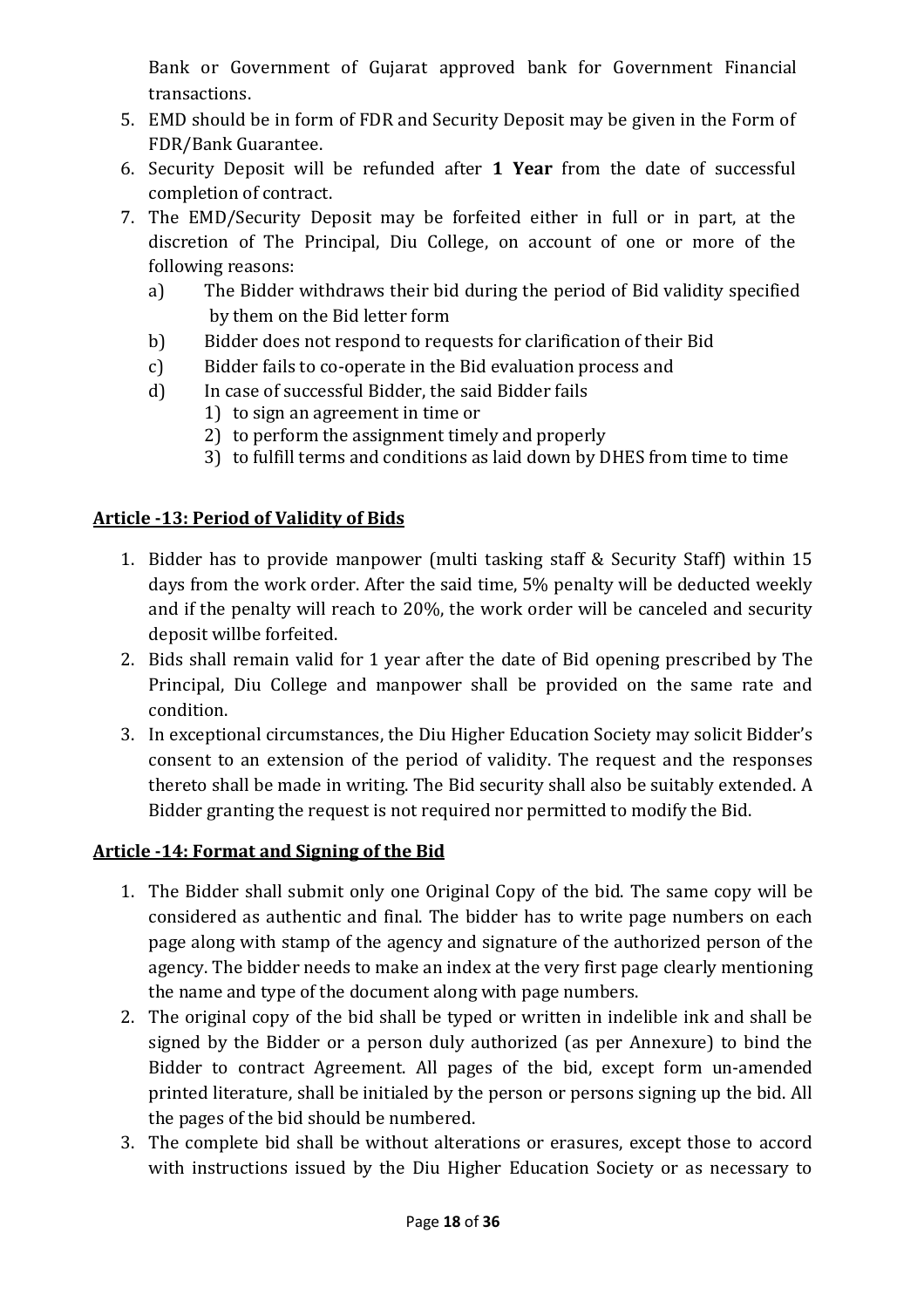correct errors made by the bidder, in which case such corrections shall be initiated by the person or the persons signing the bid.

### **Article -15: Sealing and Marking of Bid**

Bidder shall submit their bids in two separate parts in sealed envelopes, superscribed with project and nature of bid (Tender fee, EMD and Technical document). Part I:

The Tender fee & EMD in a separate **open envelope** super scribed with the "*Tender Fee& EMD"* 

Part II:

The Tender Documentin a separate **sealed envelope** super scribed with**"***Tender Document".*

Original copy of Technical Bid complete with all technical details other than price i.e. identical to Part II with prices blanked out

NOTE: Filling up prices in Part II will render the Bidder disqualified.

The envelopes containing Part I and Part II of bid should be enclosed in a larger envelope duly sealed. The enclosed CUT-OUT Slips (Formats given earlier) shall be filled and pasted on the envelopes. All pages of the offer must be signed.

The outer envelope shall indicate the name and address of the Bidder to enable the bid to be returned unopened in cases if it is declared "late"

- 1. If the outer envelope is not sealed and marked as required, the Diu Higher Education Society will assume no responsibility for the bid's misplacement or premature opening.
- 2. The bidder should submit the financial bid online on the website for the entire work.
- 3. The bidder is also required to upload the technical bid documents on website
- 4. If these envelopes are not sealed and marked as required, the Diu Higher Education Society will assume no responsibility for the bid's misplacement or premature opening and rejection.

# **Article -16: Bid due date**

- 1. Bids must be received by the Diu Higher Education Society at the address specified in the Tender Document not later than the date specified in the bid.
- 2. The Diu Higher Education Society may, at its discretion, on giving reasonable notice by mail or any other written communication to all prospective bidders who have been issued the Tender documents, extend the bid due date, in which case all rights and obligations of the Diu Higher Education Society and the Bidders, previously subject to the bid due date, shall thereafter be subject to the new bid due date as extended.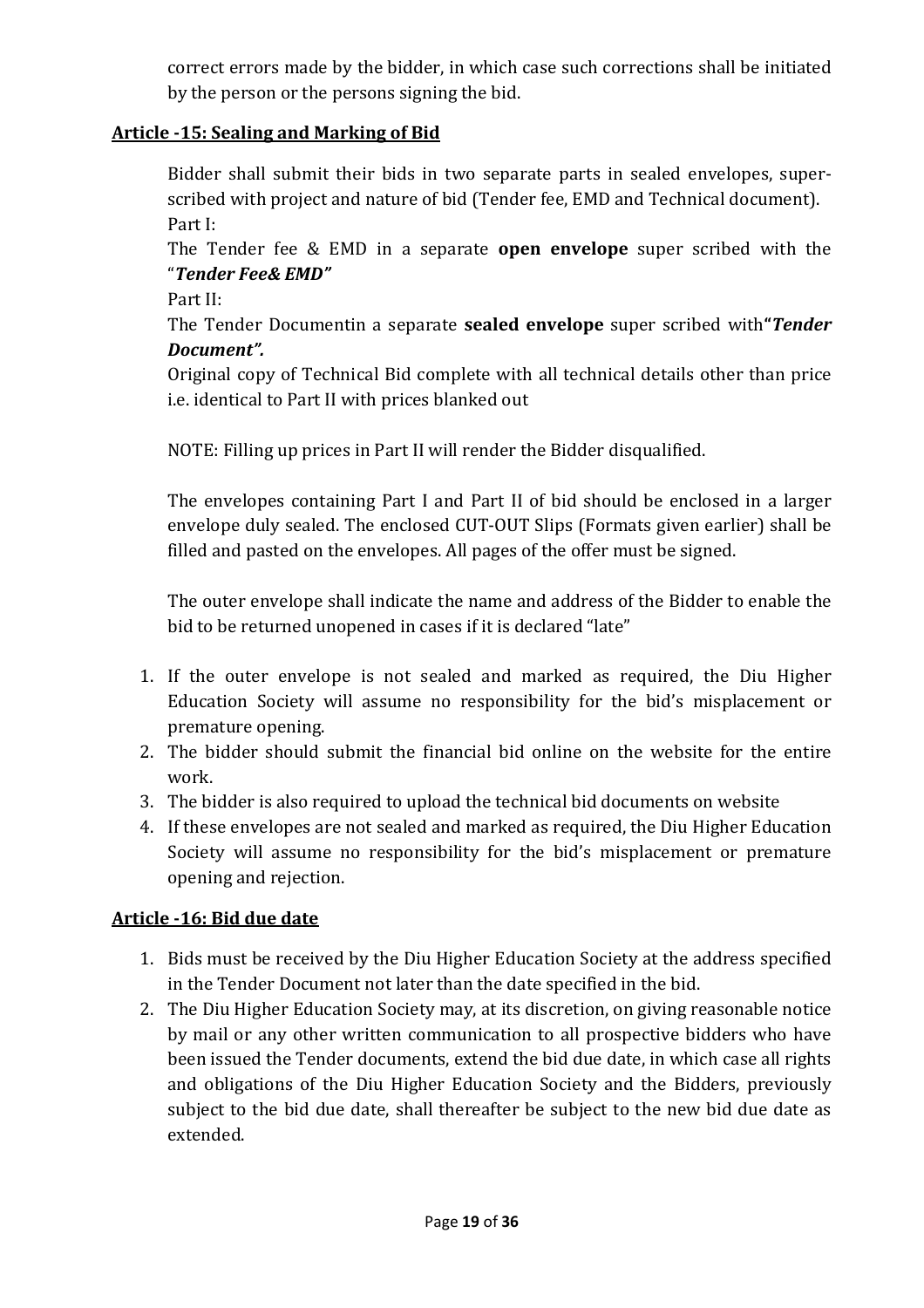### **Article -17: Late Bid/Conditional Bid/Incomplete Bid**

- 1. Any bid received by the Diu Higher Education Society after the bid due date/time prescribed in the Tender document shall be rejected.
- 2. Any bid indicating conditions beyond those indicated in this Tender document i.e. conditional bid shall be rejected.
- 3. Any bid received by the Diu Higher Education Society in an incomplete state shall be rejected.

#### **Article -18: Modification and Withdrawal of Technical Bid**

- 1. No Bid will be modified after the submission of bids.
- 2. No Bid will be withdrawn in the interval between the submission of bids and the expiration of the period of Bid validity specified by the Bidders on the Bid letter form. Withdrawal of a Bid during this interval may result in the Bidder's forfeiture of its Bid security.

#### **Article -19: Opening of Bids by Diu Higher Education Society**

- 1. Bids will be opened on the pre-decided day in the presence of Committee formed by Diu Higher Education Society.
- 2. At the pre-decided time, the Diu Higher Education Society contact person shall open the Technical Bids and list them for further evaluation.

#### **Article -20: Contacting the Diu Higher Education Society**

- 1. Bidders shall not approach the Diu Higher Education Society officers outside of office hours and/or outside the Diu Higher Education Society premises, from time of the Bid opening to the time the Contract is awarded.
- 2. Any effort by Bidder to influence the Diu Higher Education Society officers in the decision on Bid evaluation, bid comparison or contract award may result in rejection of the Bidder's offer. If the Bidder wishes to bring additional information to the notice of the Diu Higher Education Society, it should do so in the writing.

#### **Article -21: Bid Evaluation**

A) Bid Evaluation Committee:

The above evaluation shall be done by an Evaluation Committee decided by the Chairman, Diu Higher Education Society, Diu. The Committee shall determine the approach and methodologies for the issues, which may arise during the above, referred evaluation exercise and have not been addressed in this Tender document. The decision of the committee in all matters shall be final and binding on all the Bidders.

B) Technical and Financial Evaluation:

Technical bid will be evaluated by Bid Evaluation Committee. The Financial bid of only technically qualified Bidders shall be opened as per decision and recommendation of Bid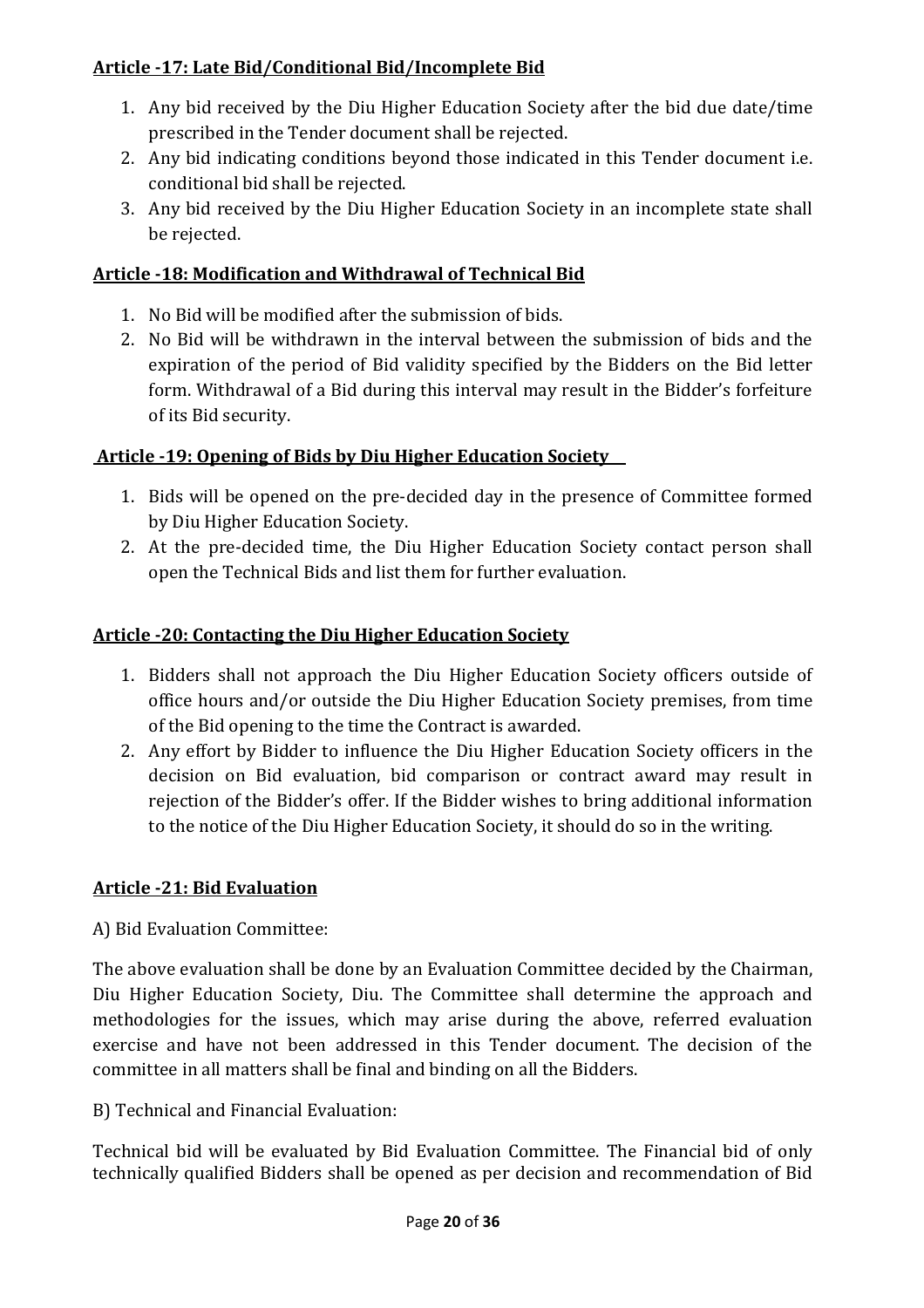Evaluation Committee. The successful bidder shall be selected on the basis of lowest bid (L-1) as per evaluation parameters and after the negotiation with the bidder.

# **Article -22: The Diu Higher Education Society to Vary Scope of Contract at the time of an Award**

1. The Diu Higher Education Society may at any time, by a written order given to the Bidder make changes which include inclusion of more User Groups or exclusion of some User Groups within the general scope of the contract.

# **Article -23: The Diu Higher Education Society Right to accept any Bid and to Reject any or all Bids**

1. The Diu Higher Education Society reserves the right to reject any Bid and to annul the bidding process and reject all bids at any time prior to Award of Contact. Without thereby incurring any liability to the affected Bidder(s) or any obligations to inform the affected Bidder(s) of the grounds for such decisions.

### **Article -24: Notification of Award & Signing of Contract**

- 1. After the Technical and Financial evaluation of bids, Diu Higher Education Society will award the work order to successful Bidder.
- 2. Within 07 (seven) days of receipt of the Work order, the successful Bidder shall sign and date the work order with acceptance letter of said work and return it to Diu Higher Education Society. If the successful Bidder thus selected fails to sign the contract as stipulated, the Diu Higher Education Society reserves the right to offer the contract to the next lowest Bidder.

#### **Article -25: Bid Security**

1. The security deposit will be taken as bid security of 10% of the total amount of work order issued within 07 (seven) days.

#### **Article -26: Payment Terms**

The payment terms will be as follows

- 1. All the payments to the SP (Service Provider/Bidder) will be made by Diu Higher Education Society or Diu College directly to the SPs as per the rates finalized in the Tender within 30 days from the date of the receipt of the invoice/bill.
- 2. Payment shall be made on conclusion of the calendar month only on the basis of duties performed by each person during the month.
- 3. No advance will be paid.
- 4. Following documents are to be presented by the successful bidder for payment:
	- $\triangleright$  Duplicate of invoices in name of The Principal, Diu College.
	- $\triangleright$  Request letter clearly mentioning the total amount of payment,
	- $\triangleright$  Bank details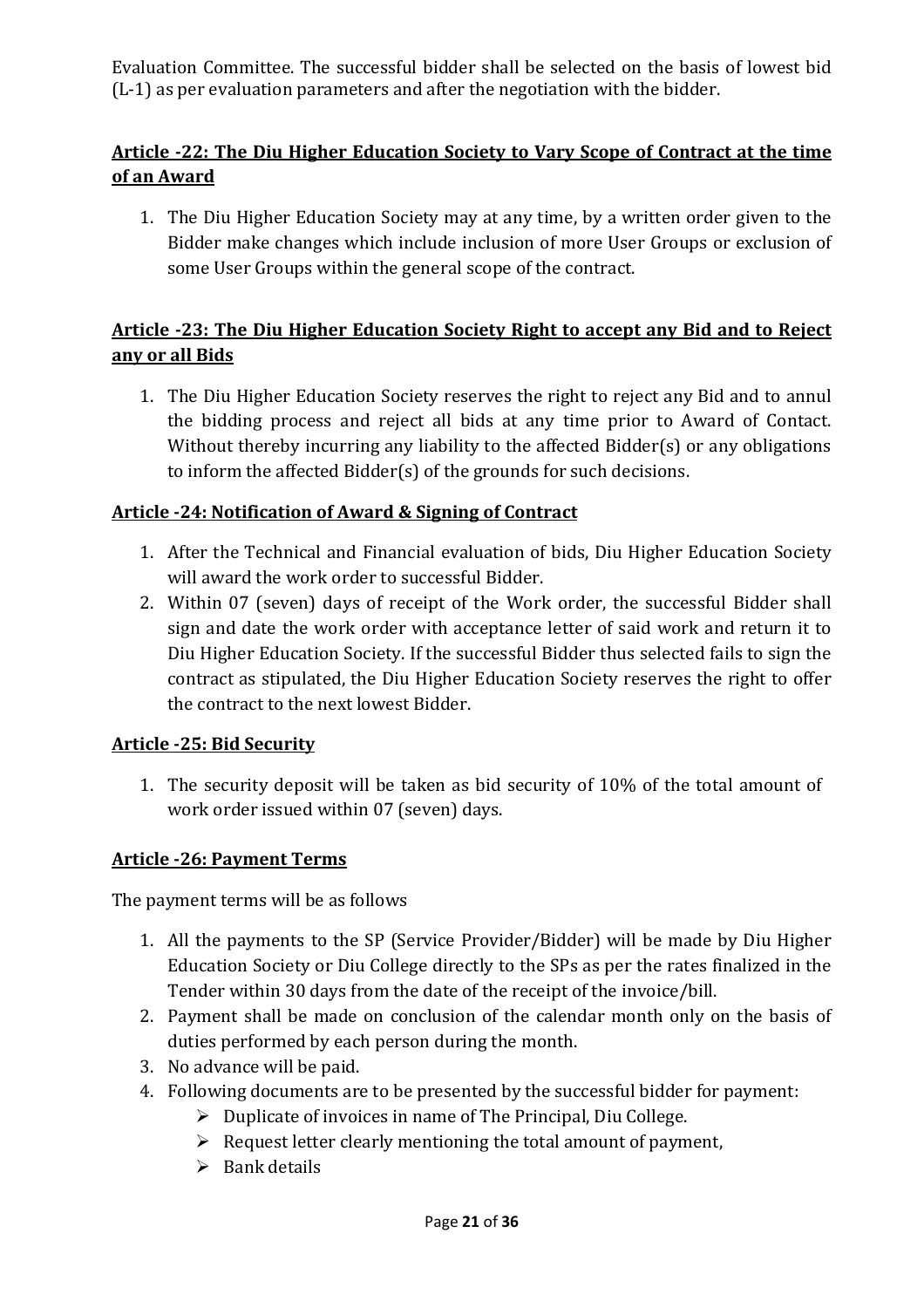- $\triangleright$  Details of disbursement made to staff through electronic transfer for each payment.
- $\triangleright$  Proof of payment of statutory obligation such as EPF/ ESI / GST and any other applicable tax.
- $\triangleright$  PAN Card details and GST Registration details
- 5. The Supplier's request(s) for payment shall be made to the Receiver in writing, accompanied by an invoice describing, as appropriate, and the Services provided, and by documents, and upon fulfillment of other obligations stipulated in the contract.
- 6. Income Tax TDS, GST TDS and other statutory deducations, as applicable will be deducted from the payment.
- 7. Payment shall be made in Indian Rupees against completion of work.

# **Article -27: Penalty**

- 1. The Diu Higher Education Society will charge 10% penalty on Bill of successful bidder in the any following case:
	- a. Bidder fails to provide the Manpower (Multi Tasking Staff & Security Staff) specified by the Diu Higher Education Society.
	- b. If the Bidder fails to perform/fulfill any terms and conditions as laid down by DHES from time to time
- 2. The Diu Higher Education Society shall terminate the contract on evidence of persistent unsatisfactory performance in the services provided by the Bidder by giving 15 days notice.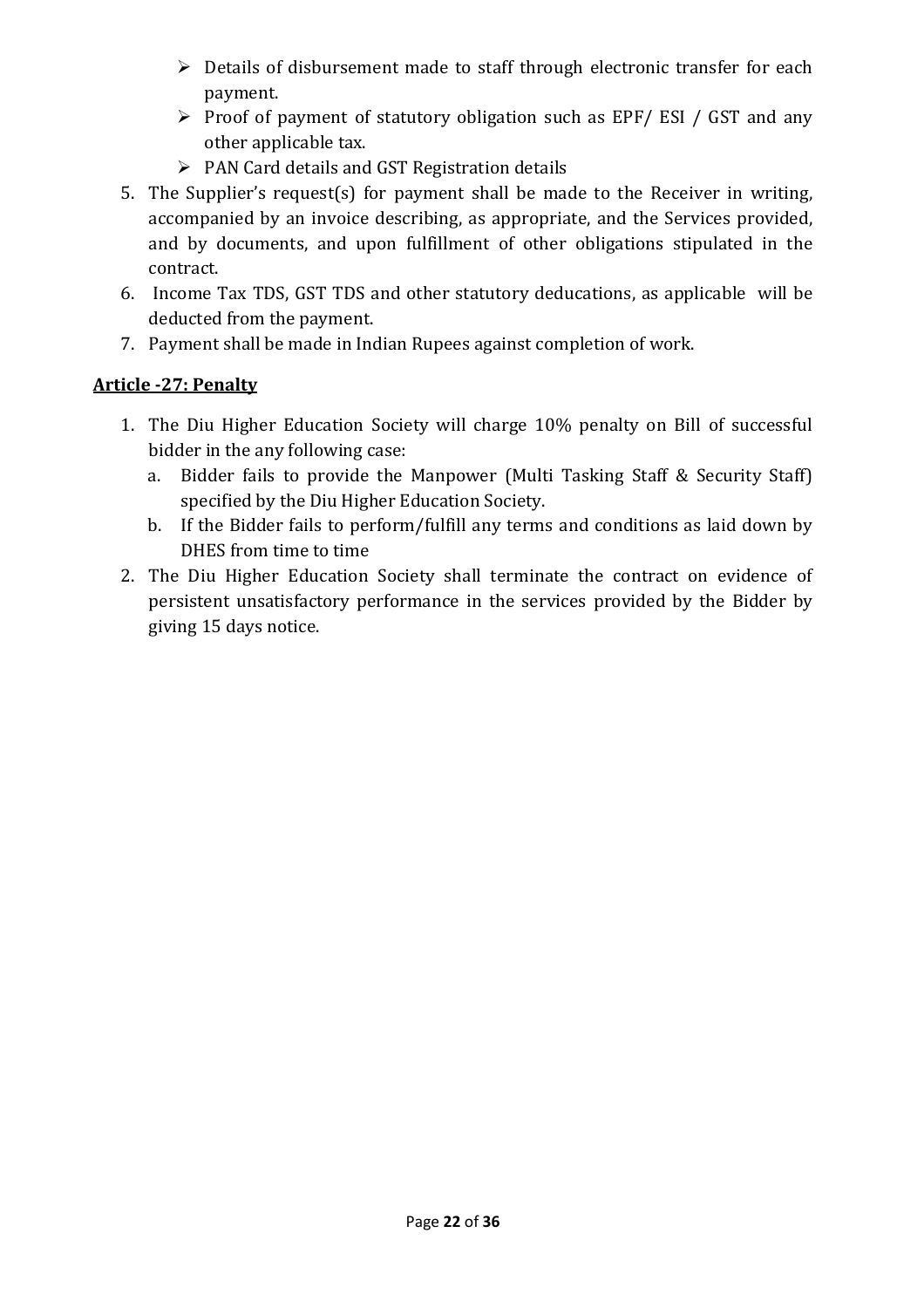#### **CHAPTER-3: TERMS OF REFERENCE**

#### **Article -1: Introduction**

- 1. The organization has its own premises at Education Hub, Kevdi, Diu- 362520.
- 2. Bids are invited to provide manpower (Multi Tasking Staff & Security Staff) to DHES. on the contract basis. The bidder shall have to maintain high standards with respect to quality.

#### **Article -2: Service Provider's Team**

1. The Bidder will appoint an executive to coordinate and periodically review the quality of services provided to the Diu Higher Education Society.

#### **CHAPTER-4: SPECIAL TERMS AND CONDITIONS OF CONTRACT**

#### **Article -1: Contract Period**

- 1. The service shall commence from the date of signing of the Agreement and shall continue thereafter for a period **of 365 days.**
- 2. The service shall be reviewed by the Diu Higher Education Society the end of contract.
- 3. The period of contract may be further extended up to 3 years after the completion of contract on satisfactory completion of duties and at the discretion of the DHES

#### **Article -2: Bidder's Obligation**

- 1. The Bidder shall appoint an Authorized person to coordinate with the Diu Higher Education Society in all matters related to Bidder for the satisfactory provision of services sought by the Diu Higher Education Society.
- 2. The Bidder shall be responsible for all statutory obligations/ liabilities like Salary, ESI, PF, etc as per Labour Laws for the manpower employed for providing the services to Diu Higher Education Society.

#### **Article -3: Diu Higher Education Society's Obligation**

- 1. The Diu Higher Education Society shall appoint an Authorized person as Officer, Diu College to coordinate with the Bidder in all matters related to services provided by the Bidder.
- 2. The Diu Higher Education Society shall release the funds in timely manner, after satisfying itself of all the service provision related obligations.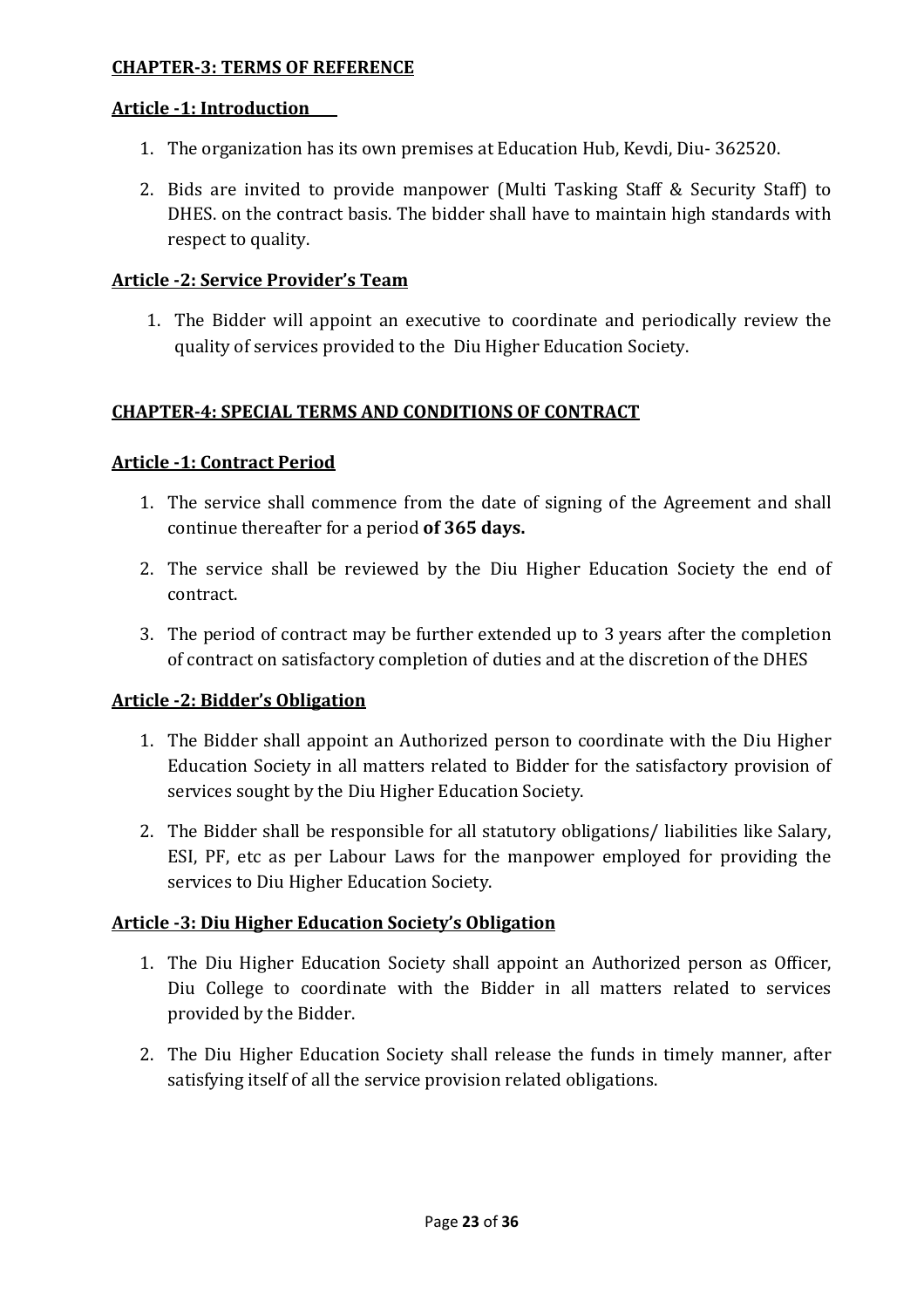### **Article -4: Acceptance & Quality Check by Third Party Agency**

1. The Diu Higher Education Society reserves the right to evolve a procedure of checking to ensure that the services provided by the Bidder are as per the prescribed norms. The Acceptance test shall be conducted by the Bidder in the presence of the Committee of experts or institution nominated by the Diu Higher Education Society.

# **Article -5: Liquidated Damages**

1. In the event of failure of the Bidders to secure acceptance by the Diu Higher Education Society, before the commencement date as prescribed by the Diu Higher Education Society, the Diu Higher Education Society reserves the opinion to recover from the Bidder as liquidated damages and not by way of penalty, 10% of the Total Accepted Tender Value of the services to be rendered for the period after the said commencement date, until acceptance without prejudice to other remedies under the contract

### **Article -6: Termination of the Contract**

- 1. The Diu Higher Education Society will have the right to cancel the contract if the Bidder commits breach of any or all conditions of the contract. Breach of Contract includes, but not limited to, the following:
	- a) It is found that the services provided by the Bidder are irregular and/or unsatisfactory.
	- b) The Bidder stops providing services and such stoppage have not been authorized by the Diu Higher Education Society.
	- c) The Bidder may become bankrupt or goes in liquidation other than for the said project.
	- d) The Diu Higher Education Society gives notice to correct a particular irregularity/defect and the Bidder fails to correct such irregularity/defects within a reasonable period of time determined by the Diu Higher Education Society.
- 2. If the contract is terminated by Diu Higher Education Society unilaterally, the Diu Higher Education Society will pay the Bidder remaining amount, if any, for the payment for service charges for the period for which the service has been rendered and all other claims through mutually agreeable settlement

#### **Article -7: No Claim Certificate**

1. The Bidder shall not be entitled to make any claim, whatsoever, against the Diu Higher Education Society, under or by virtue of or arising out of this Contract, nor shall the Diu Higher Education Society entertain or consider any such claim, if made by the Bidder and the Bidder shall have signed a "No Claim" Certificate in favor of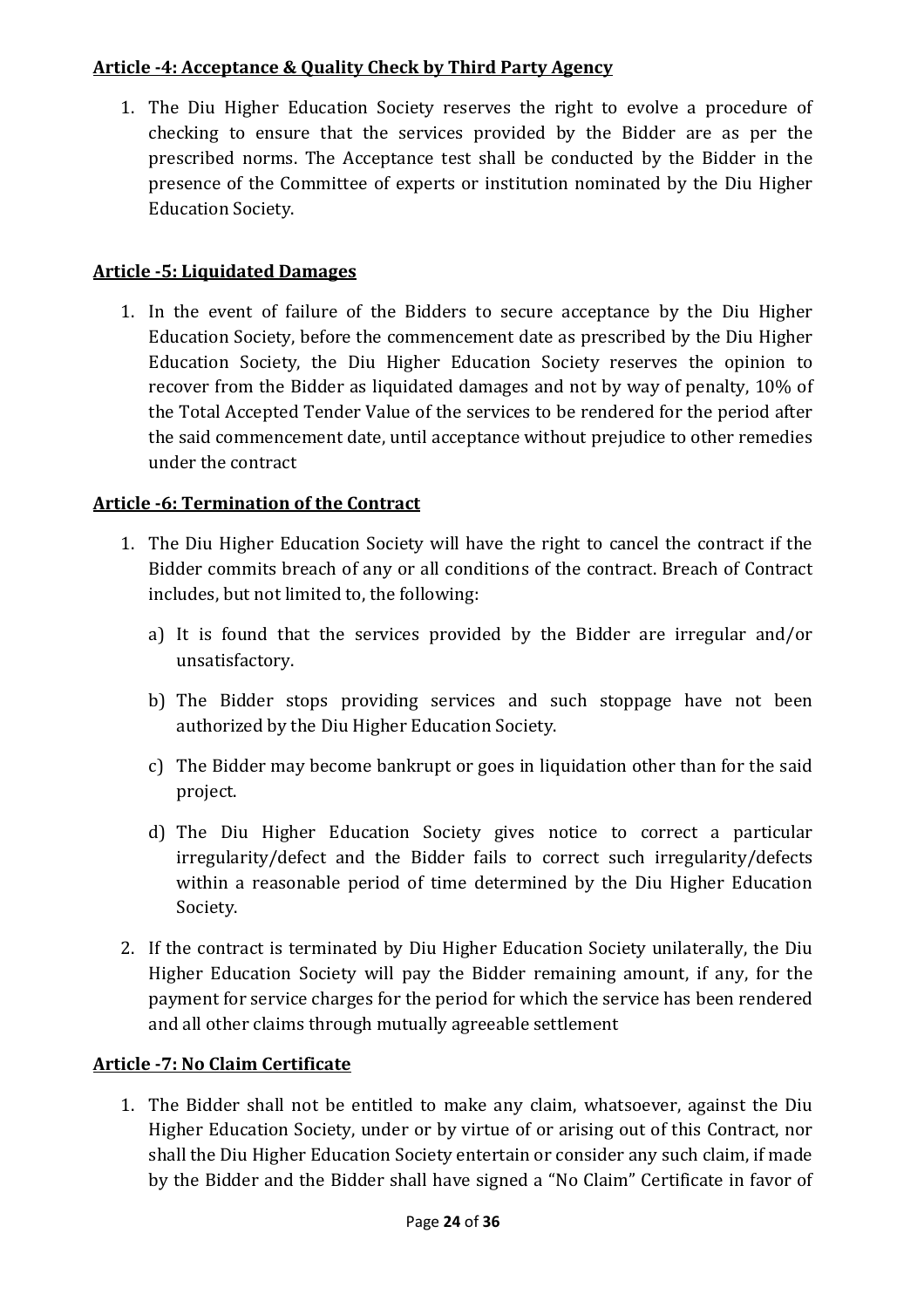the Diu Higher Education Society in such forms as shall be required by him after the works are finally accepted.

#### **Article -8: Suspension**

- 1. The Diu Higher Education Society may, by a written notice of suspension to the Bidder, suspend the Contract if the Bidder fails to perform any of its obligations under this Contract provided that such notice of suspension:
	- a) Shall specify the nature of failure and
	- b) Shall request the Bidder to make good/to rectify such failure within a specified period from the date of receipt of such notice of suspension by the Bidder.

# **Article -9: Details to be kept Confidential**

- 1. The Bidder shall treat the details of the contract as private and confidential, save in so far as may be necessary for the purposes thereof in any trade or technical paper or elsewhere without the previous consent in writing by the Diu Higher Education Society. If any dispute arises as to necessity of any publication or disclosure for the purpose of the Contract the same shall be referred to the Diu Higher Education Society whose decision shall be final.
- 2. The Bidder or his representative or deployed manpower should neither disclose the data of the project nor sell the data or use it for commercial exploitation or research work without the written permission of the Diu Higher Education Society.

#### **Article -10: Transfer of Rights**

1. The Bidder shall not transfer or sub contract the Contract to anybody except with the prior permission of the Diu Higher Education Society.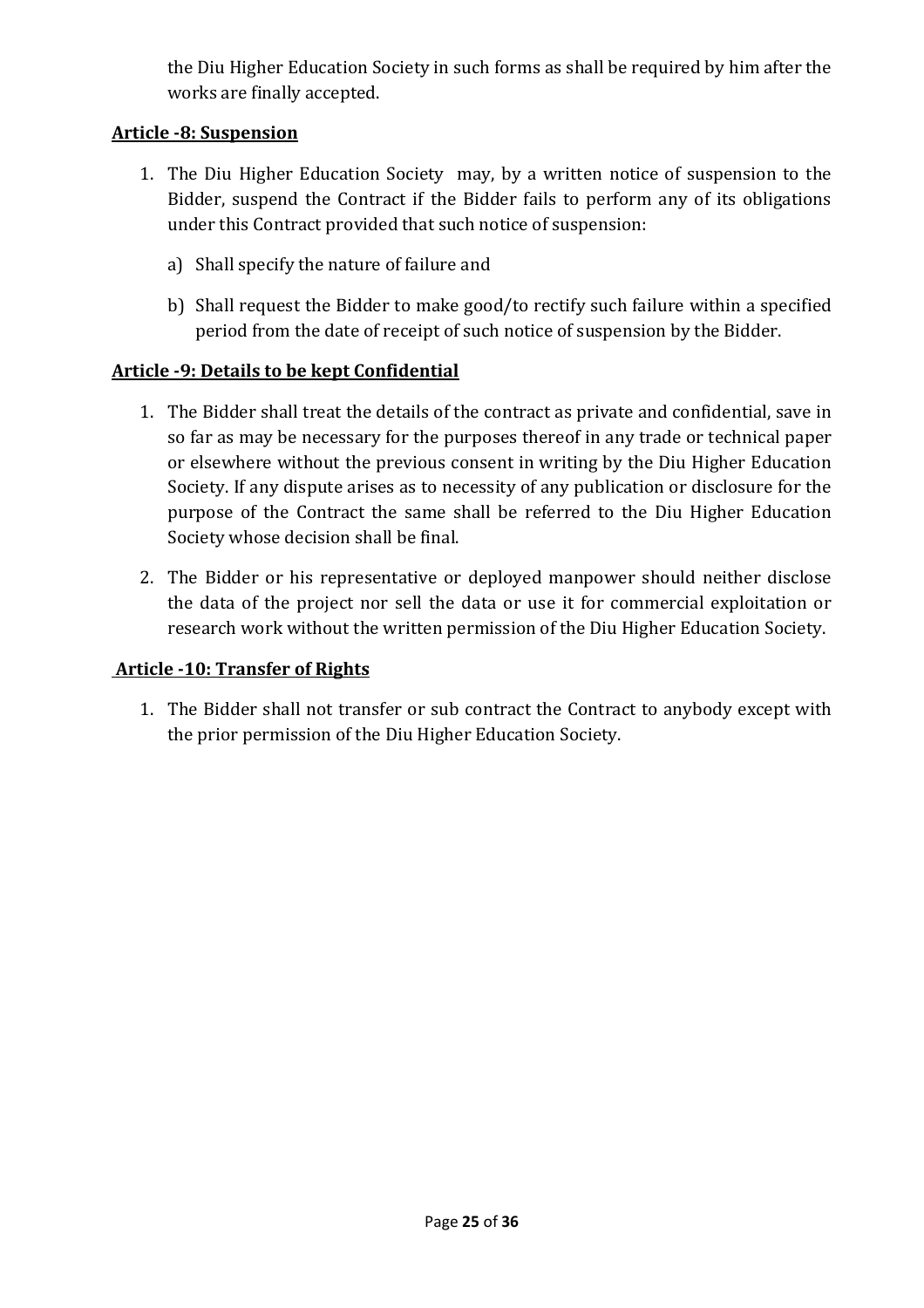#### **Special Notes:**

- 1. Minimum salary per month is proposed above is excluding all taxes & Service Charges. The tenderers should give a detailed breakup of the minimum salary, taxes and charges with deductions and contributions to be levied by the agency for the posts mentioned.
- 2. The remuneration shall be disbursed through cheque at Office of the Diu College, Diu premises in the presence of Accountant, Diu College, Diu or its constituent.
- 3. The tenderer should show the PF on master's roll challan copy providing of last month.
- 4. The contracting Agency will ensure payment by the 5th of every succeeding month to their employees provided to the Diu College, Diu, Office/Premises as per the monthly remuneration quoted without any deduction.
- 5. The Contracting Agency will submit the invoice/bill along with proof of disbursement in triplicate after making the payment to the employees provided to the Diu College, Diu office/ premises supported with the following documents:
	- I. Details of disbursement made to the staff furnishing Cheque details for each payment.
	- II. Proof of payment of statutory obligation such as EPF/ ESI, /Service Tax and any other applicable tax.
	- III. Payment to the Contracting agency will be released within 30 days from the date of the receipt of the invoice/bill.
	- 6. The Contracting Agency will provide Identity Card to all his employed deputed as per the format suggested by the indenting Office valid for the period contract.
	- 7. The Contracting Agency shall comply with all statutory obligations. Minor variations as per actual calculation will be borne by the Indenter /Client.
	- 8. It is mandatory for the Contracting Agency to submit the valid copy of License of man power supply, License of Security service, Experience Certificate, Provident Fund, ESI challan of so persons or labour, PAN Number, GST of agency / Firms, attested copy of license of so purpose or labours obtained from the Govt. Of Gujarat and/on UT administration of Daman & Diu private security agencies, failing which the bid will be treated as disqualified /non responsive.
	- 9. The normal office hours of Diu College, Diu is from 10:00 AM to 6:00 PM six days from Monday to Saturday. However, the Contracting Agency will provide the services round clock all the days in a month according to the duty timing shown at pre-pages/above. Diu Higher Education Society, Diu also reserves the right to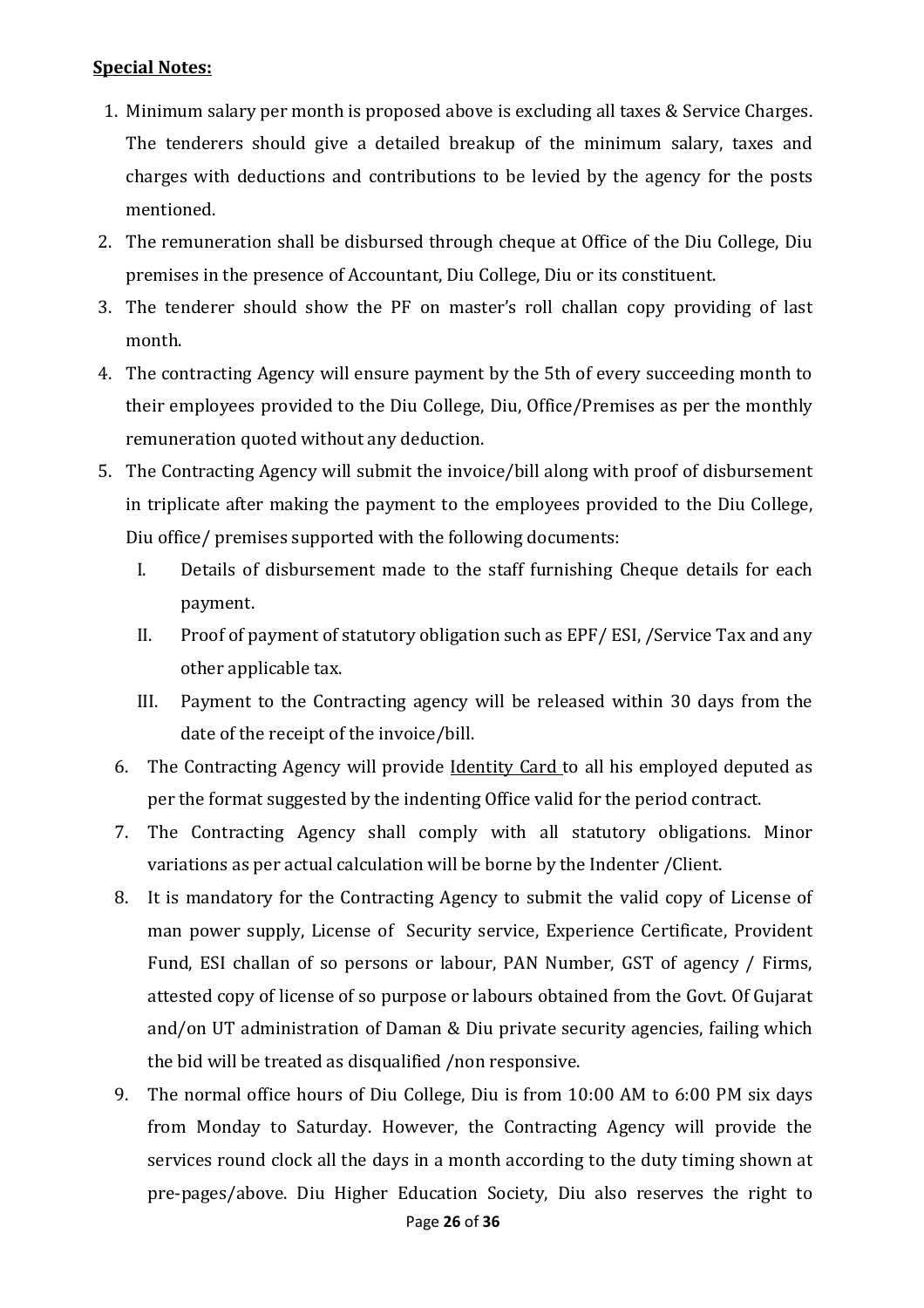request for the services of additional/extra manpower. The contracting agency will be compensated, for extra manpower provide, by the Indenting Agency as per the rate quoted.

- 10. In case of absence on any working day, the remuneration will be regulated as per the attendance record per day.
- 11. The Contracting agency will be obliged and solely responsible to comply with all statutory requirements in respect of manpower engaged by him and DHES shall not be a party to any dispute arising out of such deployment by the contractor.
- 12. The manpower so deployed shall have to adhere to the punctuality strictly. Late arrivals, early departure and short leaves shall not be permitted.
- 13. If need arises, the outsource staff shall have to sit late or come early or attend the office even on Sunday/ Gazetted Holidays ( as per the work requirements).
- 14. In case of absence of outsourced staff the service provider must arranged other staff for duty. Otherwise salary of each absence shall be deducated.
- 15. The Candidate / Manpower provided by the Contracting Agency shall be accepted only after scrutiny by committee of the Diu Higher Education Society, Diu. Therefore, minimum three-four bio-data shall be made available against each slot in each category. The candidate may be invited for personal discussion also. No conveyance or any other charges will be paid by DHES, Diu. In case, none is found suitable then additional bio-data shall be made available by the Contracting agency, promptly i.e. within 24 hours. The replacement of a candidate on account of absence / unsuitability for Diu College, Diu shall be made within 24 hours.
- 16. In case of any loss, theft / subrogate caused by / attributable to the personnel deployed, the Principal. Diu College, Diu reserves the right to claim and recover damages from Contracting Agency.
- 17. The antecedents of all the workers will be verified from the police by the Contracting Agency before deployment for work.
- 18. The Contracting Agency will deploy the trained Peon/ Sweeper/ Security guards, who are morethan the age of 18 years and below the age of 55 years as well as physically fit and mentally alert. Preference will be given to the Ex-servicemen.
- 19. The contracting agency before selecting the manpower will satisfy himself about the character and integrity of the persons proposed to be provided to DHES. The contracting agency shall obtain a character certificate in respect of every such person from the local police or from a Gazetted Officer and copy of such certificate should be made available to the DHES at the time of deployment. The service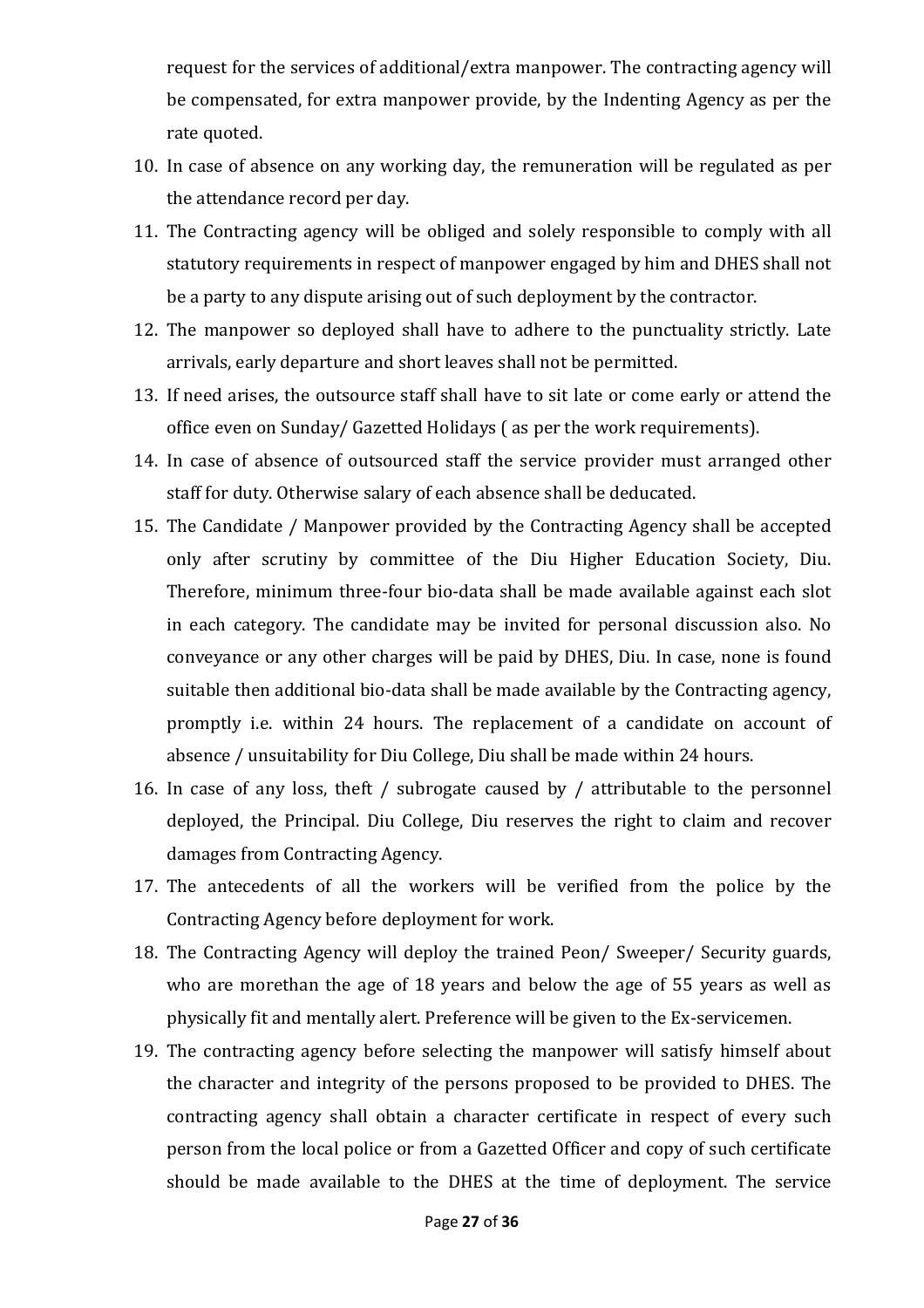provider will also ensure that the personnel deployed are medically fit and also submit medical fitness certificate.

- 20. The contracting agency will maintain the muster roll, the wage register and other register as per the applicables laws from time to time.
- 21. The Contracting agency shall replace with in twenty four hours any of its personnel, if they are unacceptable to DHES because of security risk, incompetence, conflict of the interest and breach of confidentiality or frequent absence from duty/misconduct on the part of manpower supplied by the agency, upon receiving written notice from DHES. Notwithstanding above the college has the right to ask to change /replace the personnel at any point of time without assigning any reason.
- 22. The contracting agency will provide a substitute well in advance if there is any probability often person leaving the job due to his/her own personal reasons. The payment in respect of the overlapping period of the substitute shall be responsibility of the contacting agency.
- 23. The Contracting Agency shall provide to their personnel with summer uniforms as well as winter uniform with insignia.
- 24. The consumable material will be provided by the college authorities for sweeping & cleaning.
- 25. The college shall not be liable for any loss, damange, theft, burglary or robbery of any personal belonging, equipments or vehicle of the personnel of the service provider.
- 26. The contracting agency shall be responsible for any damages done to the property of the DHES by the personnel so employed. The DHES will be free to recover it from the security deposit given by the contracting agency or from any other dues.
- 27. The contracting agency shall ensure proper conduct of its persons in the office premises and enforce prohibition of consumotion of alcoholic drinks, paan, smoking, loitering without work etc.
- 28. The personnel deployed by the contracting agency will not have any right to claim any benefit /compensation/absorption/regularization of services with the DHES under the provisions of Industrail Disputes Act, 1947 or Contract Labour (Regulation & Abolition) Act, 1970 or any other applicable law from time to time. Undertaking from the person to this effect will be required to be submitted by the contracting agency.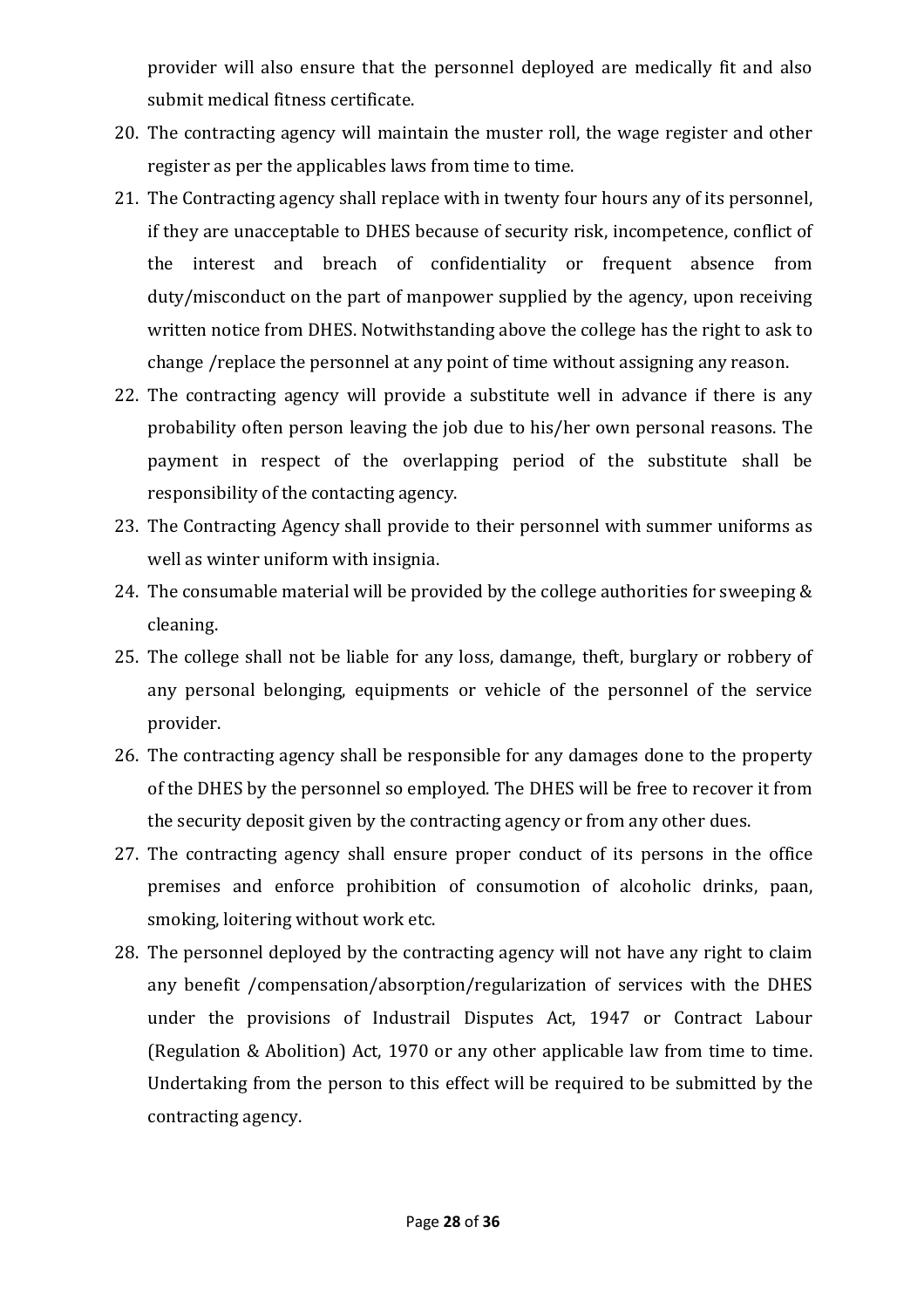- 29. Any dispute regarding working hours and compensation to be paid to the manpower deployed will be the responsibility of the contracting agency and no representation will be entertained on this issue by the DHES.
- 30. The transportation, food, medical and other statutory requirements in respect of each personnel of the contracting agency will be the responsibility of the contracting agency and DHES will not entertain any claim in this regards.
- 31. The contracting agency shall not be permitted to assign, transfer, pledge or sub contract the performance or service.
- 32. Any dispute /difference arising out of or relating to this agreement including the interpretation of its terms will be resolved through joint discussion of the concerned parties. However, if disputes are not resolved by joint discussion, then the matter will be referred to arbitration as per the provisions of Arbitration Act, 1940, where collector , Diu/ Chairman , EC, DHES, Diu, or his/her nominee will be sole arbitrator.
- 33. For all intents and purposes, the contracting agency shall be the "Employer" within the meaning of different Labour Legislations in respect of manpower so employed and deployed in DHES. The persons deployed by the contracting agency in the college shall not have claims of employer and employee relationship nor have any principal and agent relationship with or against DHES.
- 34. The selected bidder's responsibility to provide manpower (multi tasking staff & Security Staff) to the Diu Higher Education Society address in a stipulated time.
- 35. Security Deposit will be refunded after 1 Year from the date of successful completion of contract.
- 36. The selected bidder should submit affidavit duly notarized that they will accept all the terms and conditions, special notes of tender documents and the completion of the contract within 1 month of getting the work order.
- 37. All supporting documents, pertaining to experience criteria such as work order, work completion Certificate, Annual Financial Audit reports etc. must be duly stamped and signed by the competent authority of the firm and same must be attached with the technical document. The bidder is also required to upload all the documents online on website of www.ddtenders.gov.in
- 38. The firm should submit Fresh affidavit duly notarized on stamp paper of Rs.100 that they have not abandoned any work of Union Government / State Government / PSU's etc. during the last 3 years.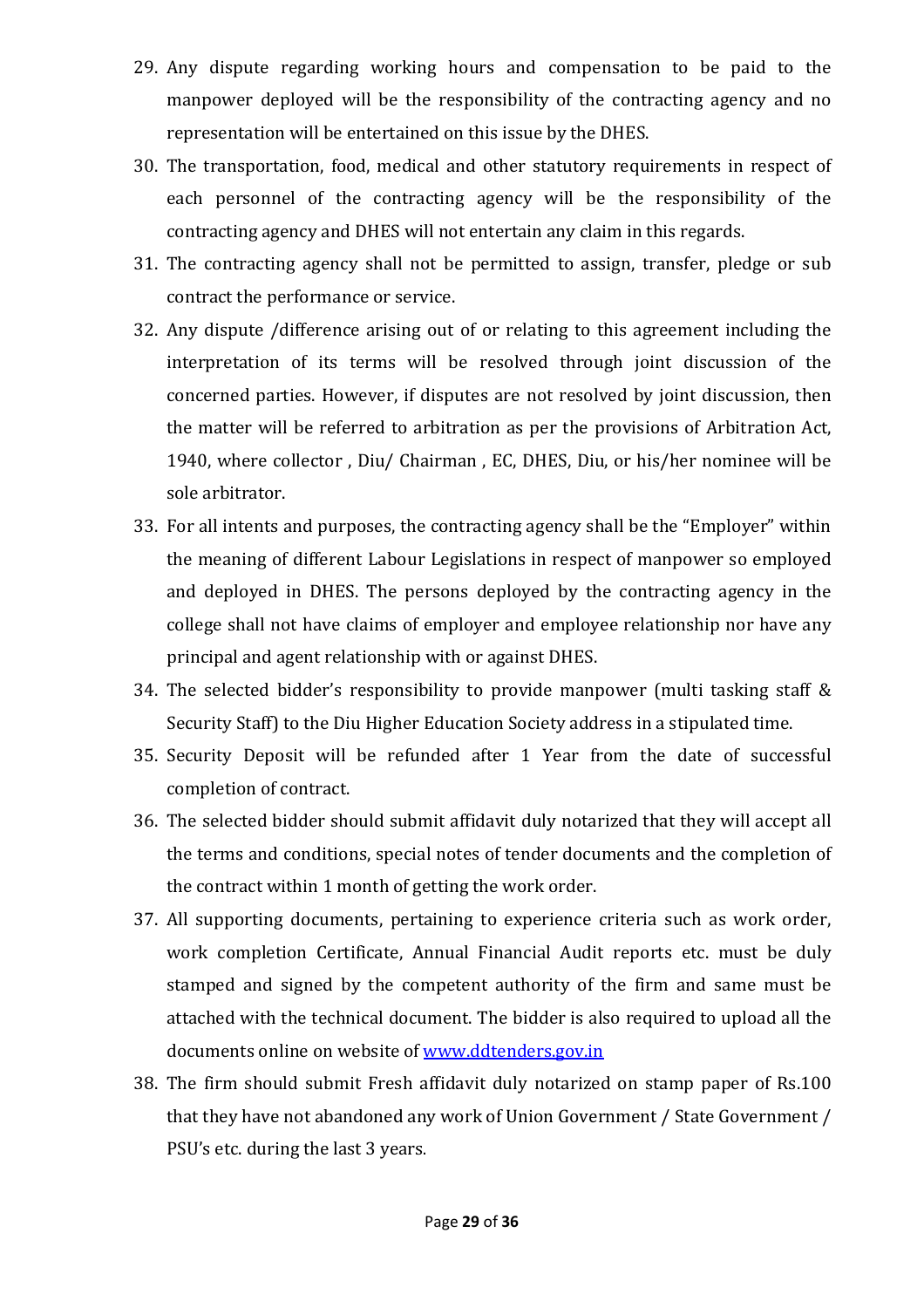- 39. Decision of the Management regarding the technical qualification is final and binding to the bidder and no correspondence will be entertained in this regards thereafter.
- 40. Financial bid for all the above items shall be filled on the web site of https://www.ddtenders.gov.in only.
- 41. In the event of discrepancy in the financial quote between the words and the figures the financial quote indicated in words will be considered final.
- 42. If the L1 bidder fails to provide manpower (multi tasking staff & Security Staff) within prescribed time limit, the work order for the same may be given to L2 or L3 parties on the L1 price.
- 43. The EMD and Security Deposit may be given in the form of Bank Draft/Bank Guarantee.
- 44. If in case there are more than one bidder quoting L1 price for same items, the L1 Bidder will be selected on the basis of total Experience measured in terms of completion certificates of providing manpower (multi tasking staff & Security Staff) to Government of India/ Statutory Bodies/PSUs/Government Colleges/Universities/Grant In Aid Colleges. If the Experience will also be the same, the L1 bidder will be selected on the basis of Turn over of the bidder.
- 45. Area of Jurisdiction will be Daman & Diu only.
- 46. All the specifications mentioned in the tender are minimum and approximate.
- 47. The rates quoted by the bidder will be valid for one year.

#### **PERSONNEL CAPABILITIES**

i) Personnel Capabilities: The firm should have suitable qualified and experienced personnel for the successful completion of the works. List of employees or key officials shall be submitted stating clearly how these would be involved in this work.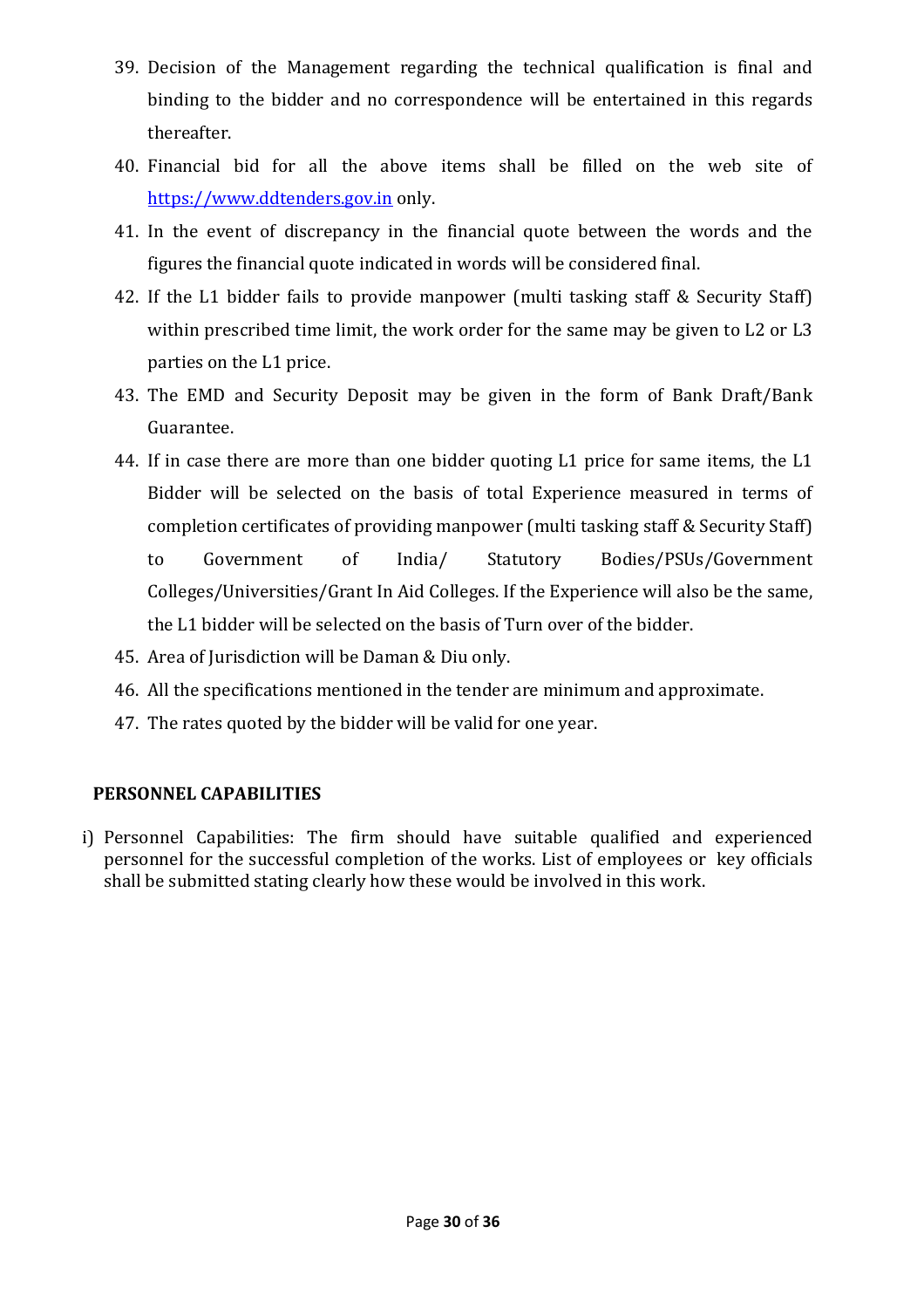#### **FINANCIAL BID FORMAT**

To,

The Principal, Diu College, Education Hub, Kevdi, Diu- 362520.

Sir,

I/We hereby bid for providing the service as per the Terms of Reference given under this Tender Document of the Diu Higher Education Society, Diu within the time specified and in accordance with the specifications and instructions and Conditions as well as General Terms and Conditions. The rates are quoted in the prescribed format given below:

| Sr. | <b>Categories of Manpower</b> | Monthly<br>Net    | <b>EPF</b>  | <b>ESI</b> | Profit        | Servic | GST@    | Total     |
|-----|-------------------------------|-------------------|-------------|------------|---------------|--------|---------|-----------|
| No. |                               | (Should<br>Salary | Contrib     | Contrib    | 0f            | e      | 18%     | Rate      |
|     |                               | not be less than  | ution       | ution      | agenc         | Charg  | (0n)    | per       |
|     |                               | minimum<br>the    |             |            | у,            | e      | total   | month     |
|     |                               | wages notified by |             |            | incem         |        | of      | (Total    |
|     |                               | U.T.              |             |            | tive, et      |        | $c+d+e$ | of        |
|     |                               | Administration    |             |            | $C_{\bullet}$ |        | $+f+g$  | $c+d+e+f$ |
|     |                               | of Daman & Diu    |             |            |               |        |         | $+g+h$ )  |
|     |                               | time to time)     |             |            |               |        |         |           |
|     |                               |                   |             |            |               |        |         |           |
| a   | $\mathbf b$                   | $\mathsf{C}$      | $\mathbf d$ | e          | f             | g      | h       |           |
| 1.  | Security Guard (Male)         |                   |             |            |               |        |         |           |
|     |                               |                   |             |            |               |        |         |           |
| 2.  | Security Guard (Female)       |                   |             |            |               |        |         |           |
|     |                               |                   |             |            |               |        |         |           |
| 3.  | MTS/Peon/Attendant            |                   |             |            |               |        |         |           |
|     |                               |                   |             |            |               |        |         |           |
| 4.  | Sweeper/Cleaning Staff/       |                   |             |            |               |        |         |           |
|     | MTS (Male)                    |                   |             |            |               |        |         |           |
| 5.  | Sweeper/Cleaning Staff/       |                   |             |            |               |        |         |           |
|     | MTS (Female)                  |                   |             |            |               |        |         |           |
|     |                               |                   |             |            |               |        |         |           |

**Notes:** 

**i) Bids with NIL/BLANK/ZERO/Negative service charge shall be rejected out rightly without giving any reason whatsoever.** 

- ii) Bidders must quote rate in lump sum rupees only. Bids with percentage shall not be considered.
- **iii)** Tender will be evaluated on the basis of the Total tender value.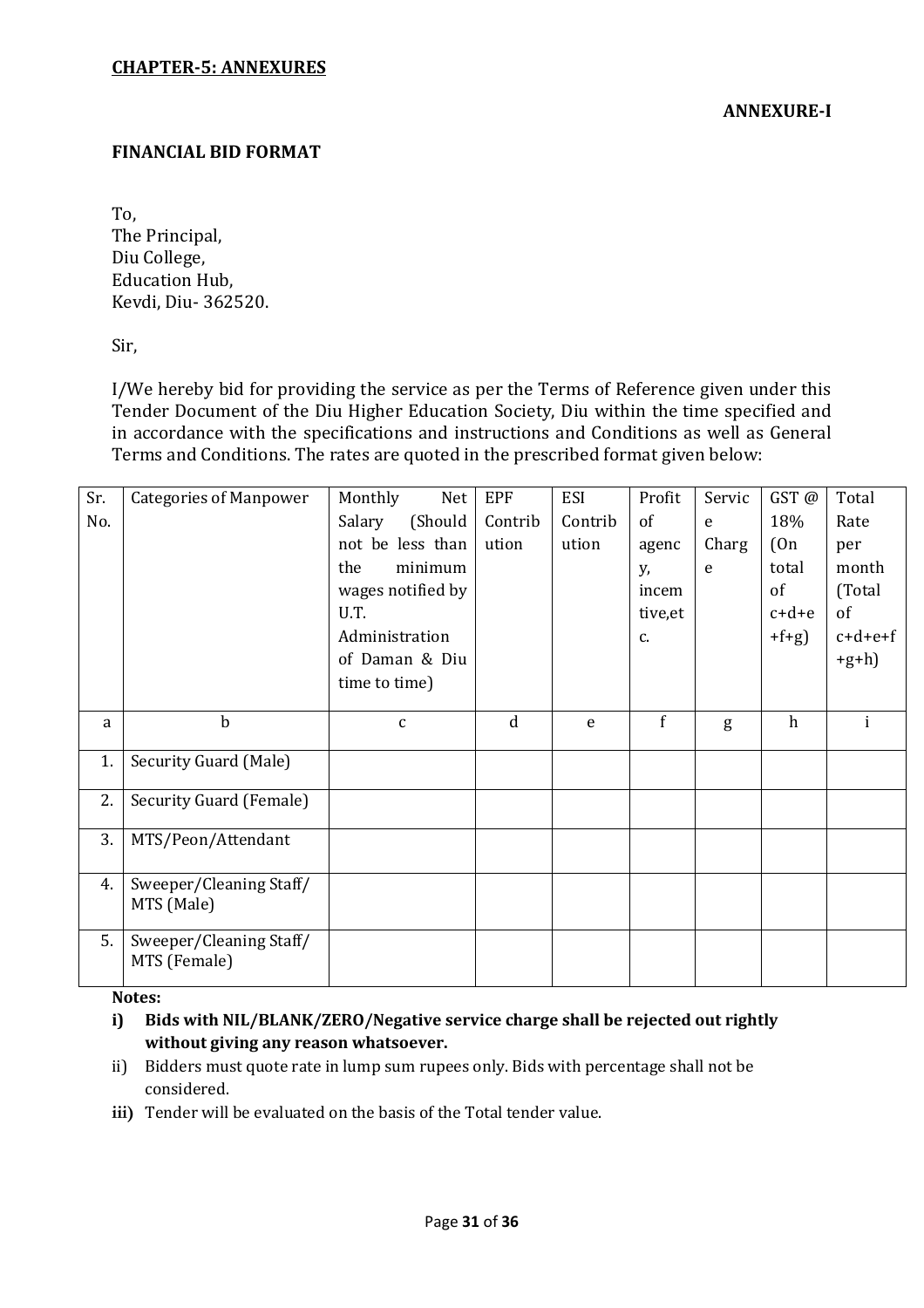# **CHECKLIST FOR TECHNICAL QUALIFICATION**

| Sr.<br>No.     | <b>Eligibility Criteria</b>                                                                                                                     | <b>Documentary</b><br><b>Evidence</b><br>to<br>attached                                                                                                                                                                                                                          | <b>Specify</b><br>Annexure<br>be number<br>for<br>the<br><b>Documentary Proof</b> |
|----------------|-------------------------------------------------------------------------------------------------------------------------------------------------|----------------------------------------------------------------------------------------------------------------------------------------------------------------------------------------------------------------------------------------------------------------------------------|-----------------------------------------------------------------------------------|
| $\mathbf{1}$   | Organization/Individual<br>Contractor/Contractor should have Certificate of<br>Registered office at Daman & Diu / Registration<br>Gujarat State |                                                                                                                                                                                                                                                                                  |                                                                                   |
| $\overline{2}$ | License to engage in the business of<br>private security agency/HR agency/ Copy of License<br>Manpower Supply.                                  |                                                                                                                                                                                                                                                                                  |                                                                                   |
| 3              | Organization should have Average<br>turnover of Rs. 1,40,00,000/- of the<br>last Three Years                                                    | Certified<br>Audited<br>account statements of<br>Last two Years.<br>2017-18<br>2018-19<br>2019-20                                                                                                                                                                                |                                                                                   |
| $\overline{4}$ | Organization should have Carried out<br>job of Providiing Manpower (Multi<br>Tasking Staff & Security Staff) for<br>minimum of last 03 years    | 03 Work order and<br>Satisfactory<br>Work<br>Completion Certificate<br>from<br>03<br>Different<br>Departments<br>of<br>Government of India/<br>Statutory Bodies/PSUs<br>Universities/<br>Govt.<br>Colleges/ GIA Colleges/<br>Institutes<br>for<br>Govt.<br>minimum last 3 Years. |                                                                                   |

Date:  $\qquad \qquad \text{Buthoriced Signatory}\qquad \text{...}$ 

Place: With stamp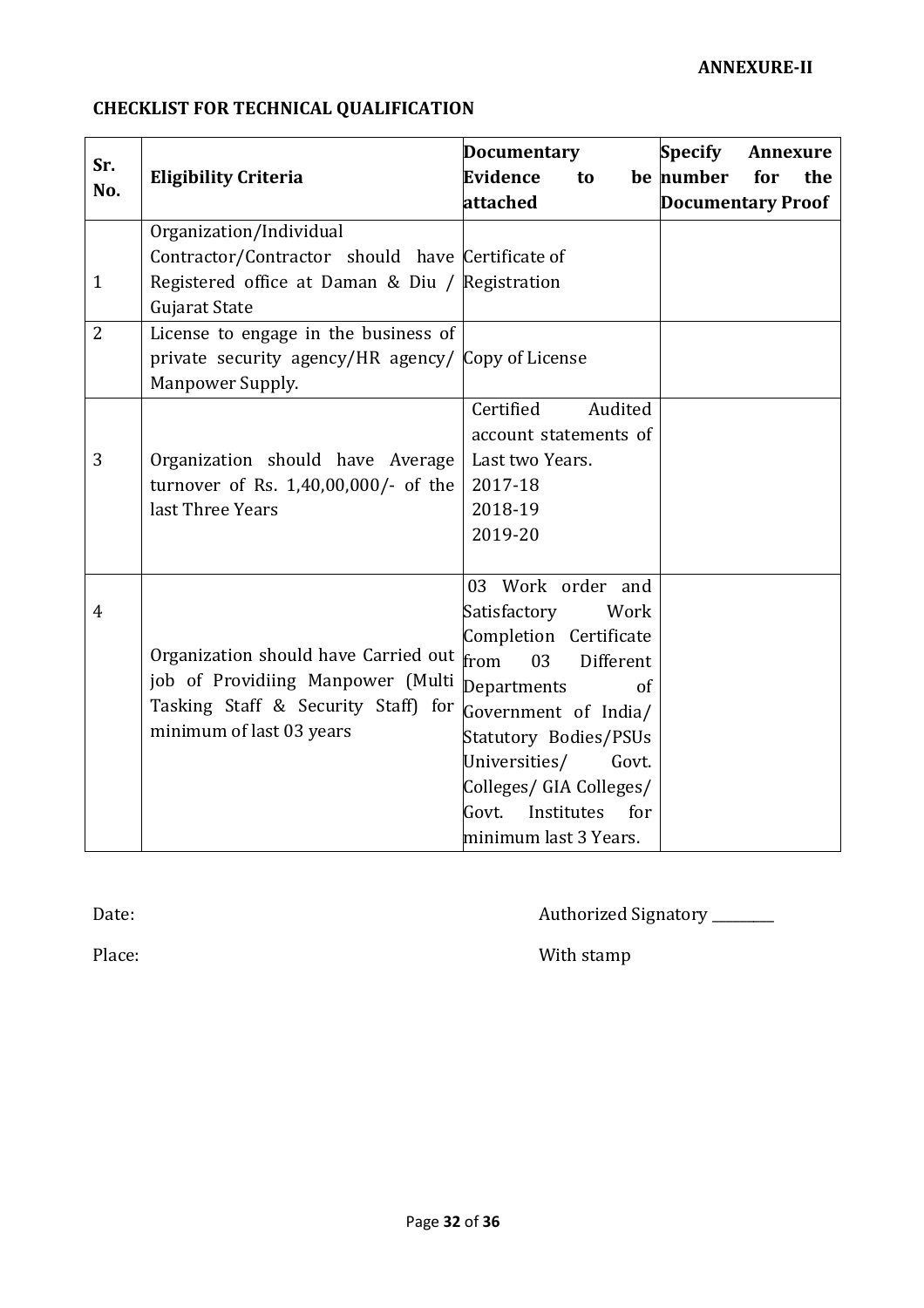#### **CHECK LIST FOR TENDERER TO BE SUBMITTED ALONG WITH TENDER**

The following documents are attached with the tender:

- i) Please give the Page No. to entire set of Tender and documents enclosed with and Confirm whether pending is done or not?
- ii) Please confirm following:

| Sr.            | <b>Particulars of Document</b>                            |  |  |  |
|----------------|-----------------------------------------------------------|--|--|--|
| No.            |                                                           |  |  |  |
| $\mathbf{1}$   | DD of Tender Fee (original)                               |  |  |  |
| $\overline{2}$ | FDR for EMD Amount (original)                             |  |  |  |
| 3              | <b>PAN Card</b>                                           |  |  |  |
| $\overline{4}$ | <b>EPF Registration</b>                                   |  |  |  |
| $\overline{5}$ | <b>ESI Registration</b>                                   |  |  |  |
| 6              | Labour Registration                                       |  |  |  |
| 7              | License to engage in the business of Private Security     |  |  |  |
|                | Agency/HR agency/ Manpower Supply Manpower                |  |  |  |
|                | from police department.                                   |  |  |  |
| 8              | <b>GST Registration</b>                                   |  |  |  |
| 9              | Certificate of Incorporation/Registration                 |  |  |  |
| 10             | <b>Bank Account Details</b>                               |  |  |  |
| 11             | Turnover of agency not less than Rs.1,40,00,000/- per     |  |  |  |
|                | annum during last three year and audited balance          |  |  |  |
|                | sheet /profit & loss account for last 3 years (F.Y. 2017- |  |  |  |
|                | 18, 2018-19 & 2019-20)                                    |  |  |  |
| 12             | 3 years IT reurn (F.Y. 2017-18, 2018-19 & 2019-20)        |  |  |  |
| 13             | 03 Work order and Satisfactory Work Completion            |  |  |  |
|                | from 03 Different Departments of<br>Certificate           |  |  |  |
|                | Government of India/ Statutory Bodies/PSUs                |  |  |  |
|                | Universities/ Govt. Colleges/ GIA Colleges/ Govt.         |  |  |  |
|                | Institutes for minimum last 3 Years.                      |  |  |  |
| 14             | Technical Bid form duly filled, signed and stamped        |  |  |  |
| 15             | Declaration stating that the contracting agency is /      |  |  |  |
|                | has not been black listed by any Government               |  |  |  |
|                | Departments / State Government / statutory bodies /       |  |  |  |
|                | autonomous bodies /PSUs at any point fo time.             |  |  |  |

#### DECLARATION:

We solemnly declare that we have attached all the documents mentioned here above andmentioned in the tender. We also understand that non-compliance of any documents will be treated as non-respective Tender and we will lose our claim to participate in the tender Enquiry automatically and our tender will be liable to rejected.

Signature of Authorized Person Name of the Authorized Person Seal of the Company/Firm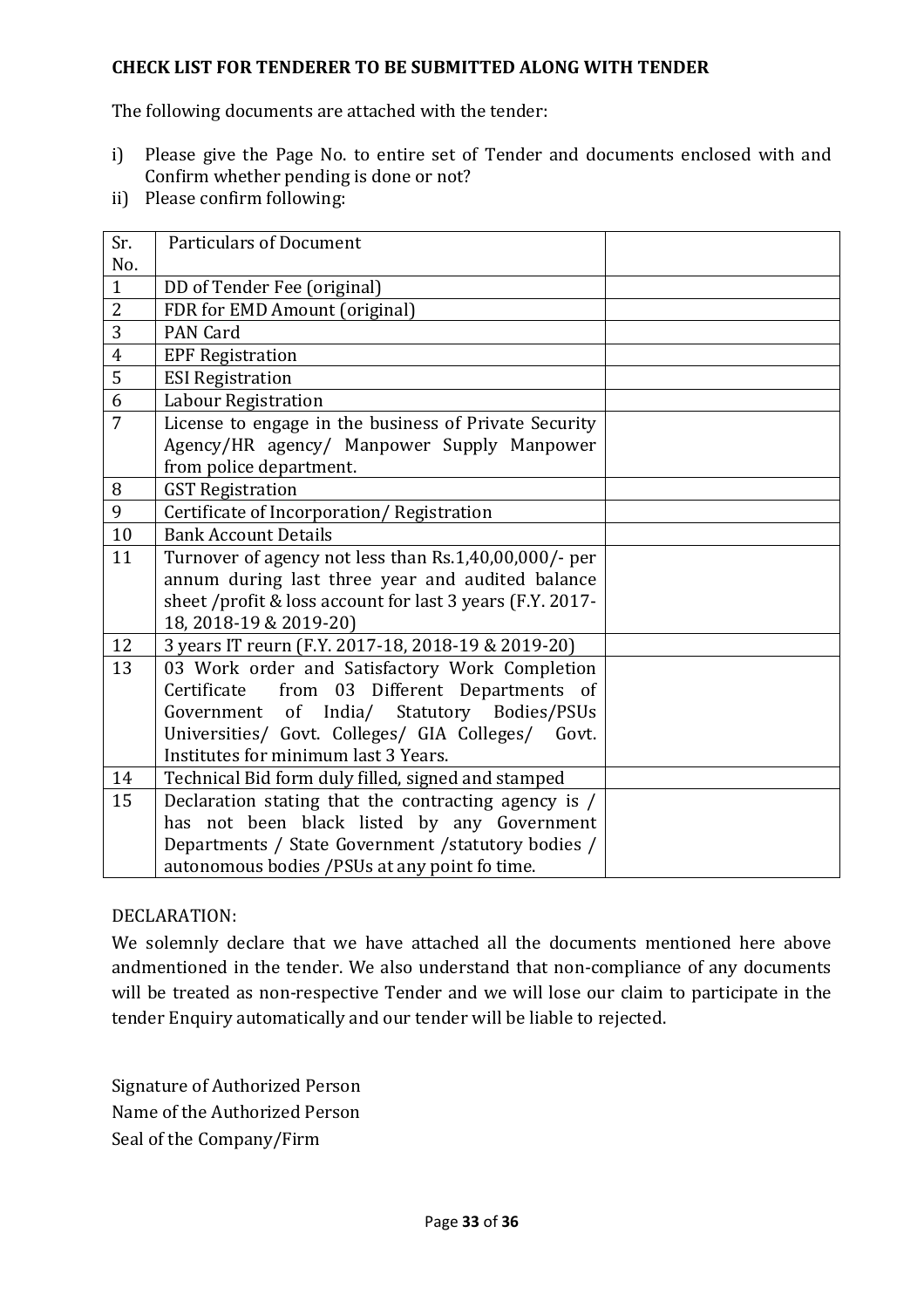#### **A. PROFILE OF BIDDER**

The bidder must submit the following information along with bid:

- 1. Name of the firm:
- 2. Address(with mobile number):
- 3. Email Id:
- 4. Status(Owner /Founder/ Proprietor/Private ltd. etc):
- 5. Support Contacts:
- 6. PAN number:
- 7. TAN number:
- 8. GST number: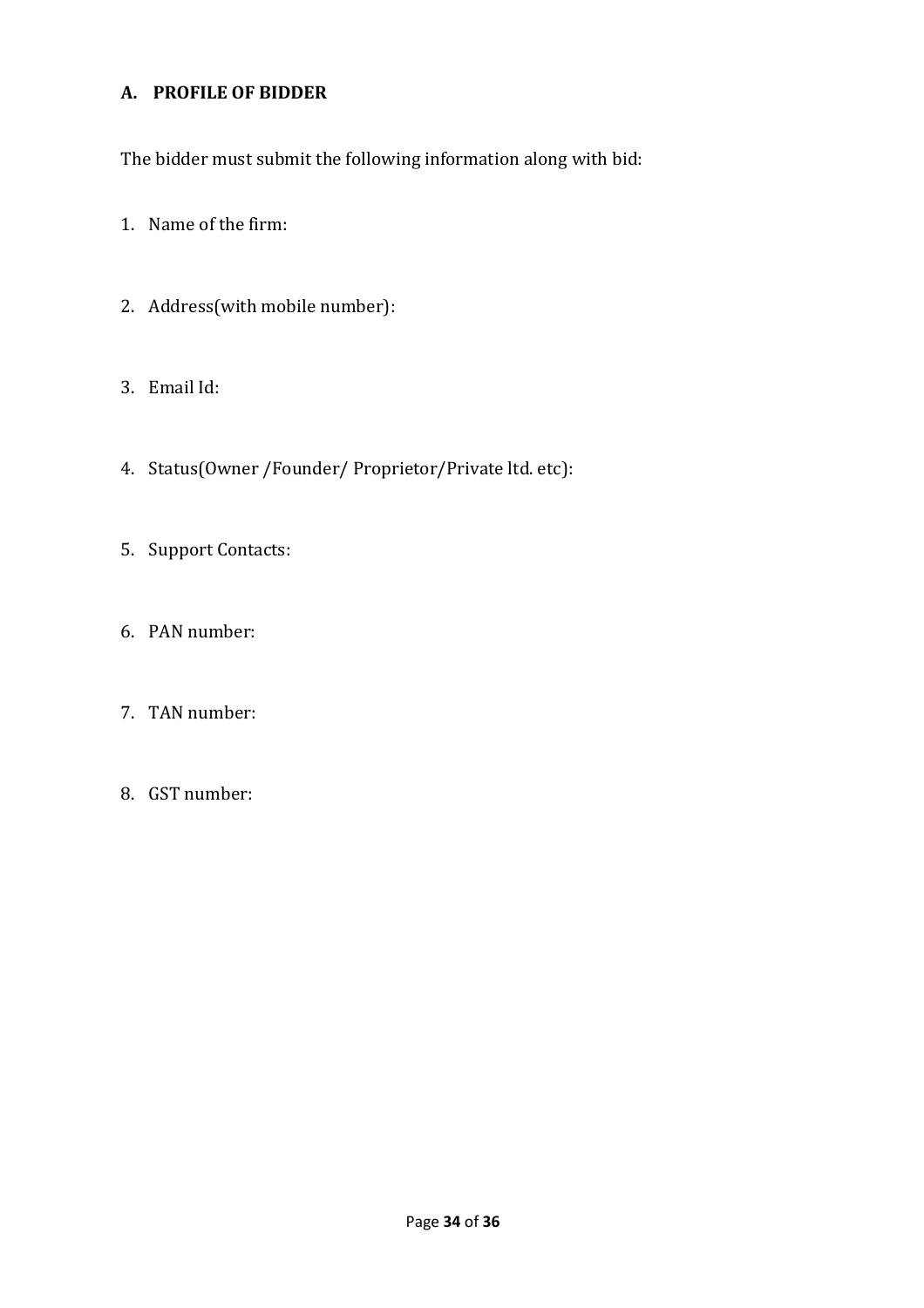#### **B. WORK EXPERIENCE:**

| Sr. No.        | Name of Org. | Type of Org. | <b>Work-Tenure</b><br>(Date/Month/Year) |        |
|----------------|--------------|--------------|-----------------------------------------|--------|
|                |              |              | Commencement                            | End of |
|                |              |              | of work                                 | Work   |
| $\mathbf{1}$   |              |              |                                         |        |
| $\overline{2}$ |              |              |                                         |        |
| 3              |              |              |                                         |        |
| $\overline{4}$ |              |              |                                         |        |

#### C. **ANNUAL TURN OVER:**

| Sr. No. | Name of Org. | Year    | <b>Annual Turn Over</b> |
|---------|--------------|---------|-------------------------|
|         |              | 2017-18 |                         |
| 2       |              | 2018-19 |                         |
| 3       |              | 2019-20 |                         |